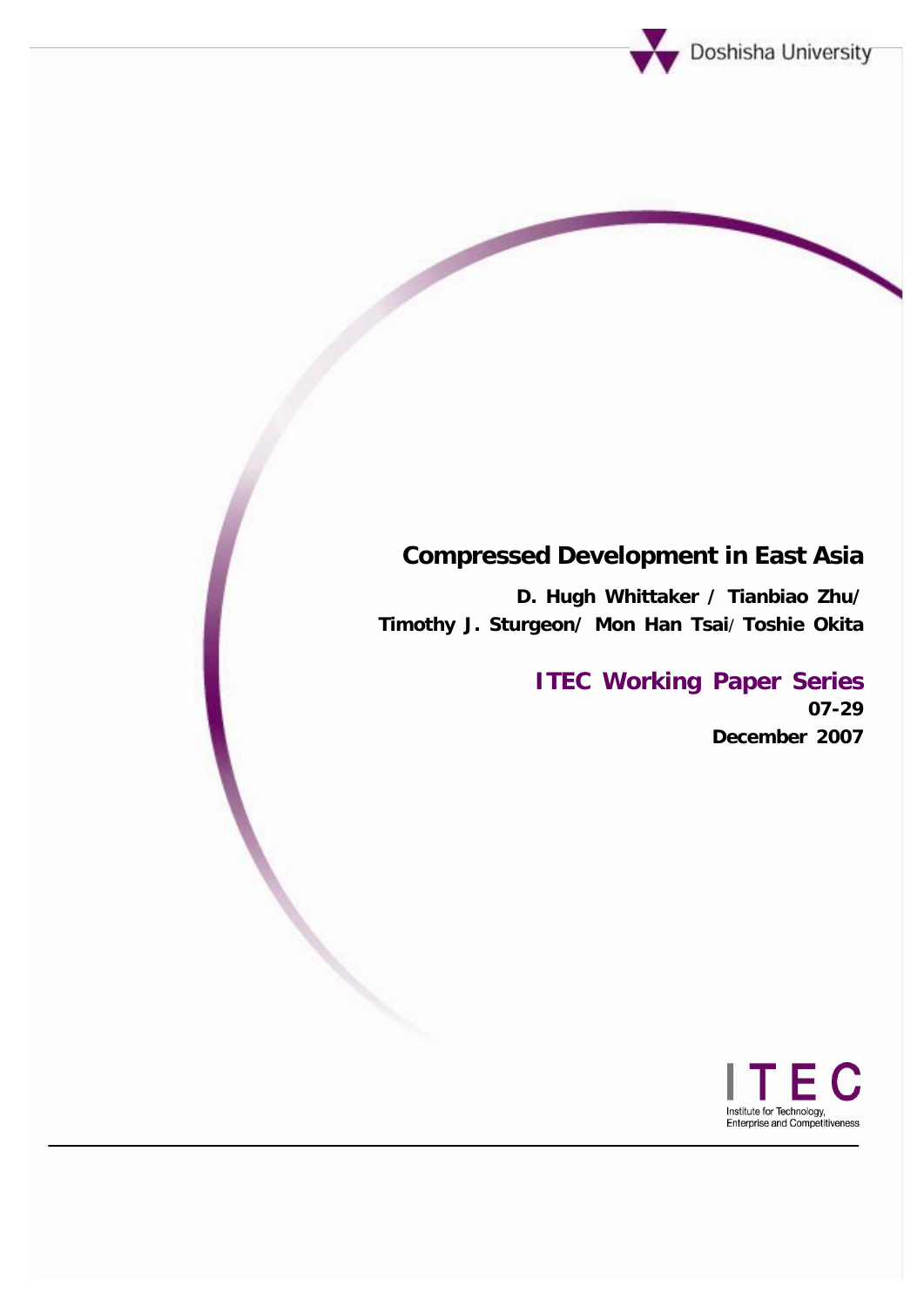## **Compressed Development in East Asia**

Institute for Technology, Enterprise and Competitiveness, Doshisha University Working Paper 07-29

## **D. Hugh Whittaker**

Professor, University of Auckland Business School Director, ITEC, Doshisha University [h.whittaker@auckland.ac.nz](mailto:h.whittaker@auckland.ac.nz)

## **Tianbiao Zhu**

Associate Dean and Associate Professor School of Government, Peking University Visiting Fellow, ITEC, Doshisha University [Tianbiao@pku.edu.cn](mailto:Tianbiao@pku.edu.cn)

#### **Timothy J. Sturgeon**

Senior Research Affiliate, Industrial Performance Centre, MIT Visiting Fellow, ITEC, Doshisha University [sturgeon@MIT.EDU](mailto:sturgeon@MIT.EDU)

#### **Mon Han Tsai**

East Asia Program Coordinator COE Research Fellow ITEC, Doshisha University [monhan2002@hotmail.com](mailto:monhan2002@hotmail.com)

## **Toshie Okita**  Research Fellow, University of Auckland [tow1000@xtra.co.nz](mailto:tow1000@xtra.co.nz)

*This paper is dedicated to the memory of Seishi Kimura*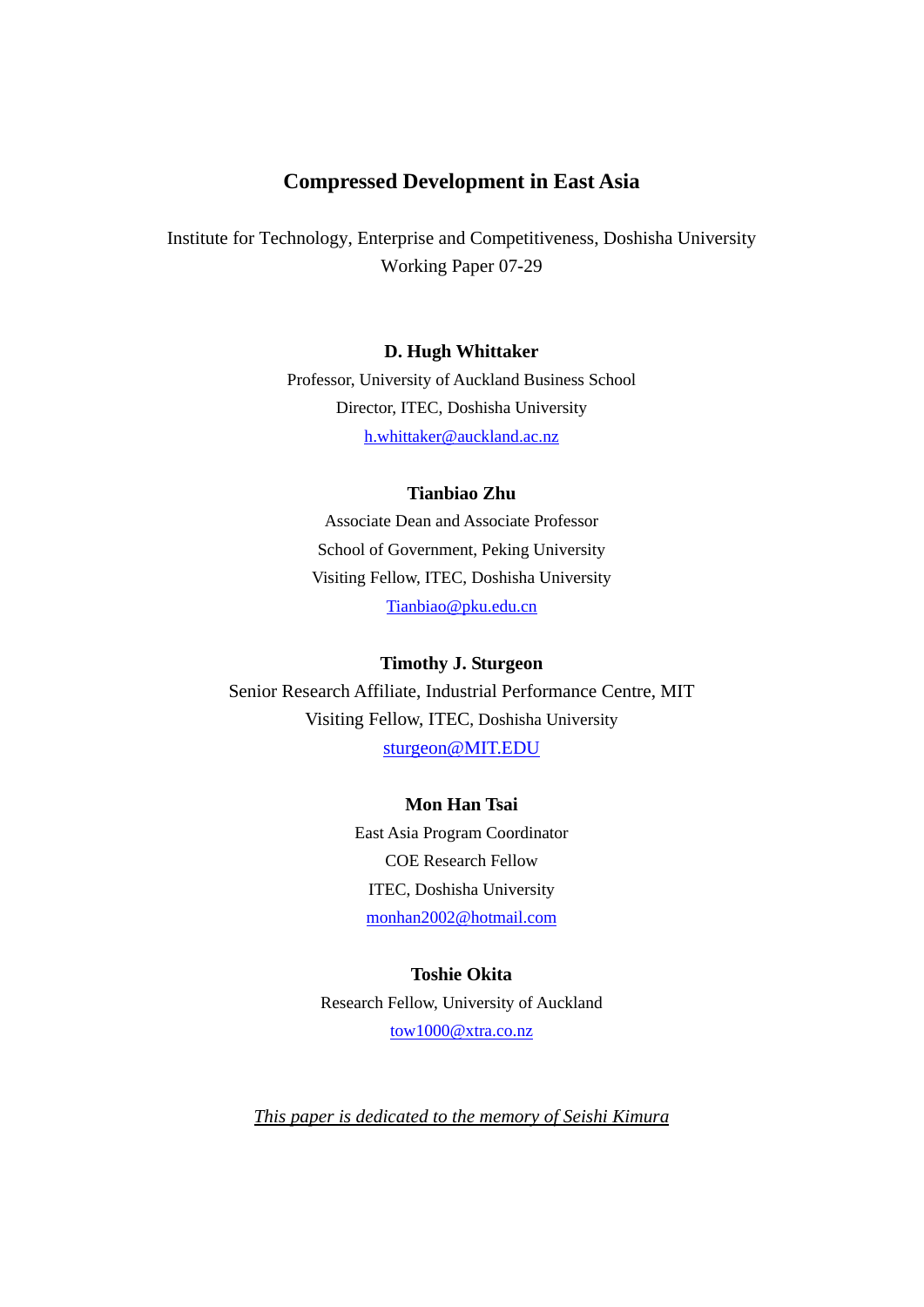## **Abstract:**

In this paper we argue that the path of economic development for would-be developers has changed fundamentally since the 1980s. Focusing on East Asia, we contend that the path followed by 'late developers' has shifted to one that can best be described as 'compressed development.' We introduce the notion of compressed development to highlight the new policy dilemmas and choices that developing countries face today, which we characterize as 'policy stretch.' In doing do, we hope to move debates beyond late development defensiveness on the one hand, and glib globalization on the other, through the use of a broad, interdisciplinary and exploratory framework. As in the late development model, compressed development is an ideal type informed by empirical trends. There are special circumstances in the path of any would-be developer; the test of the model's usefulness nonetheless will be tested in its application to countries like China, Vietnam and India.

**Keywords**: compressed development, late development, global value chains, human and social development, policy stretch

**JEL codes:** H50, L22, O14, O15, O53, P51

#### **Acknowledgements:**

We wish to acknowledge the support from Doshisha University's ITEC 21st Century COE (Centre of Excellence) Program (Synthetic Studies on Technology, Enterprise and Competitiveness Project) in helping to fund this research project. Also Takeshi Inagami for early conversations on the 'compressed development' concept in 1997, Ronald Dore and other participants at the ITEC Beijing Forum (proper name\*\* Mon Han) in March 2007, and Takashi Hikino and Marie Wilson for helpful comments on earlier drafts. In particular, we dedicate this paper to our late colleague and friend, Seishi Kimura, whose absence from this ongoing research is sorely missed.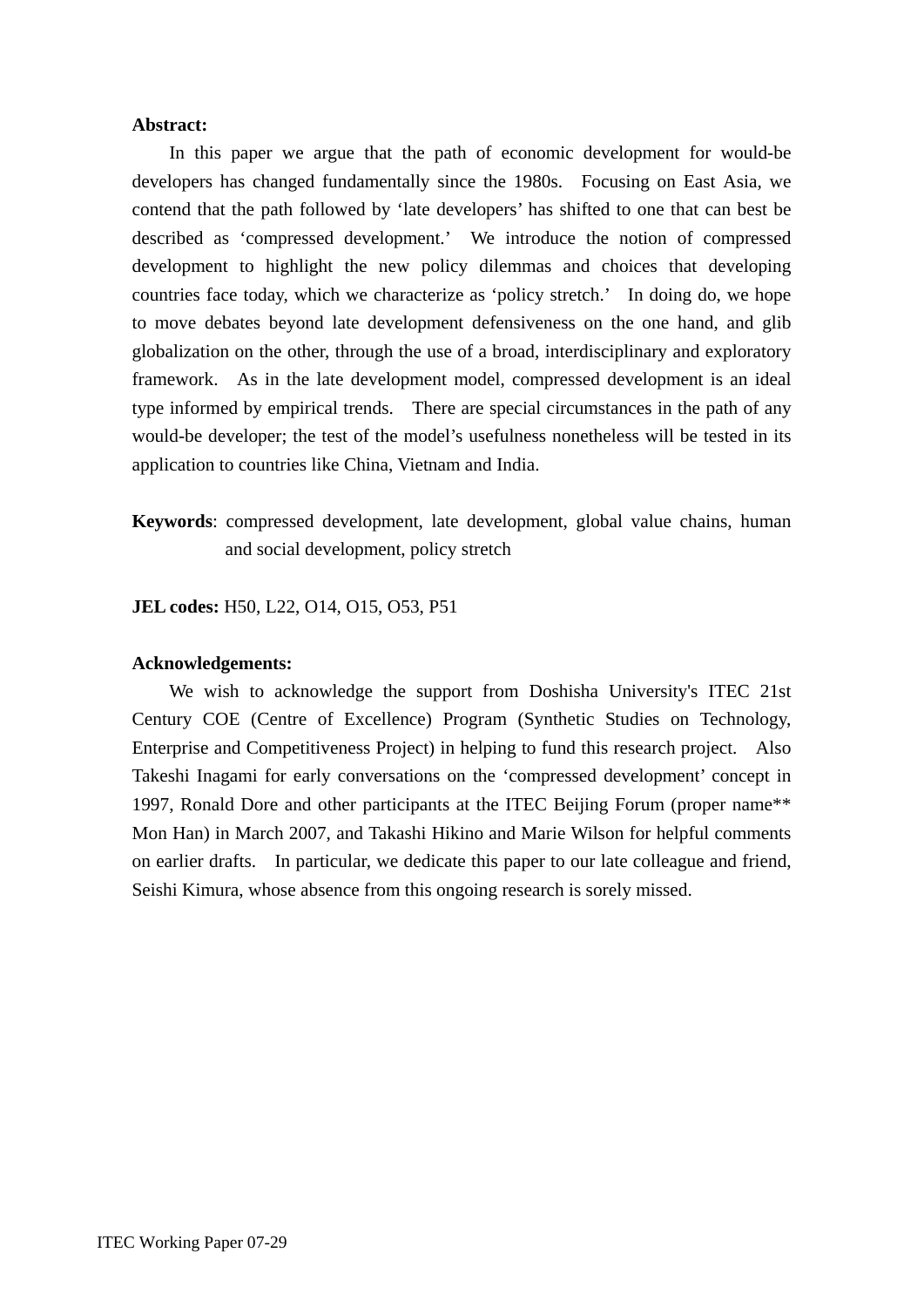#### **Compressed Development in East Asia**

D. Hugh Whittaker/ Tianbiao Zhu/ Timothy J. Sturgeon/ Mon Han Tsai/ Toshie Okita

## **Introduction**

In the countries that are emblematic of compressed development, it is not unusual to see donkeys pulling carts in front of gleaming skyscrapers, themselves shading crumbling apartment buildings only twenty years old. In their factories, primitive machine tools are at work in one room and advanced computer controlled machining centres in another. In their clinics doctors treat patients for communicative diseases or malnutrition one minute, and obesity the next. These juxtapositions and paradoxes can be symbols of yawning wealth differentials as much as compressed development, of course, but in the latter case they are constantly shifting and transitory. Indeed the simultaneity of development indicators in today's successful developers signals something unprecedented in human history, something that stretches policy instruments into new shapes and combinations. The new features of development, we contend, require new theoretical explanation and empirical exploration, and the notion of compression provides us with a useful conceptual starting point for this task.

Time compression is a key feature of compressed development. Development which unfolded over the span of a century and a half in the UK, and fifty years in Japan, has been compressed into ever shorter time frames in more recent developers. For a visitor from Japan, the primitive factory equipment being used in some Chinese factories today may spark nostalgia for the early years of Japan's high growth era, while a visitor from the UK will have only seen them in a museum, if at all. Both, however, will have seen the advanced machining centres before, since they are identical to those used in their own countries.

Juxtaposed images and technological shortcuts are only the more visible parts of broader changes. Less visibly, the social relations and values commonly associated with agricultural or early industrial societies – a high value placed on male children, for instance – can overlap with late or post-industrial emphases on equality and higher education opportunities for women, exacerbating gender tensions and accelerating the trends towards later marriage, declining childbirth rates and societal ageing that typically come with economic development.

While these tensions are common, and powerful, little academic attention has been directed to the phenomenon of compression. To be sure, studies of late development have noted the accelerated pace of change in East Asian industrializers, but the concepts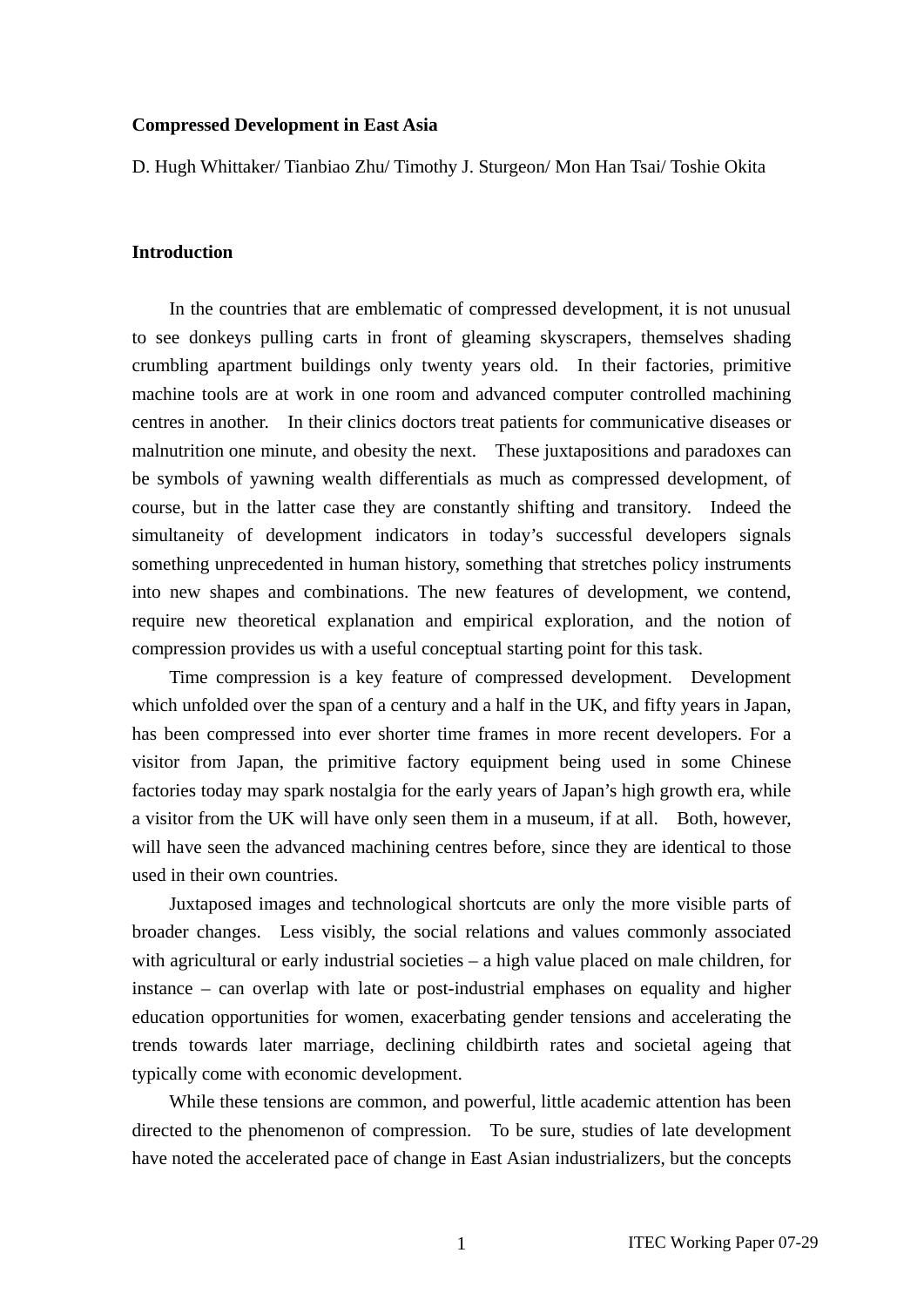of staged, sequential, orderly development processes have remained largely unchallenged. It is not only that in the scramble for development some attitudes and institutions inevitably change faster than others, creating disjunctures and paradoxes, however. If the sequencing of development stages is shortened sufficiently, the practices and institutions of earlier stages may begin to interact directly with those of later stages instead of being superseded or gradually transformed. Institutions normally associated with later stages of development might even be established before those of earlier stages. Seen from this perspective – and conceived as an ideal type – compression leads us toward a new model of development.

Our task in this paper is to provide a framework for understanding how the prospects of post-1980s economic development have been, and will continue to be, different from the processes of late development. There is nothing mysterious about the drivers of compression. They include the accelerated development of new technology, especially but not solely information and communications technology (ICT); new business models featuring specialization and modularity, reversing the twentieth century trend towards vertical integration; functional integration of cross-border business activities through global value chains, financial liberalization and global capital flows; mobility of people across borders, both short term and long term; and the hegemonic influence – and propagation – of liberal market economy concepts.

These have, of course, been widely discussed in the framework of 'globalization,' which has no shortage of critics in the area of development.<sup>[1](#page-38-0)</sup> One criticism has been the assumption that now-developed countries (NDCs) represent the future of less-developed countries (LDCs). Our perspective puts the spotlight on the distinctive dilemmas faced by the latter, even if they try to engage with or imitate the former. We believe that a focus on compression, and the novel features of development is creates, can provide new insights into the developmental challenges and experiences of the  $21<sup>st</sup>$ Century.

The paper is structured as follows. In the first section we review the late development perspective, and its application to the high growth economies of East Asia, including the challenges – practical and ideological – posed by the Asian financial crisis of 1997. We then proceed with a discussion of compression of stages of development, as well as 'simultaneous' industrialization and de-industrialization. In section three we consider new paths of development through participation in global value chains (GVCs), presenting Taiwan as a transitional case from late to compressed development, and more recently mainland China as a case of 'pure' compressed development. Participation in GVCs intensifies compression, and offers distinctive challenges as well as opportunities. In the fourth section we broaden our focus to include the implications of compressed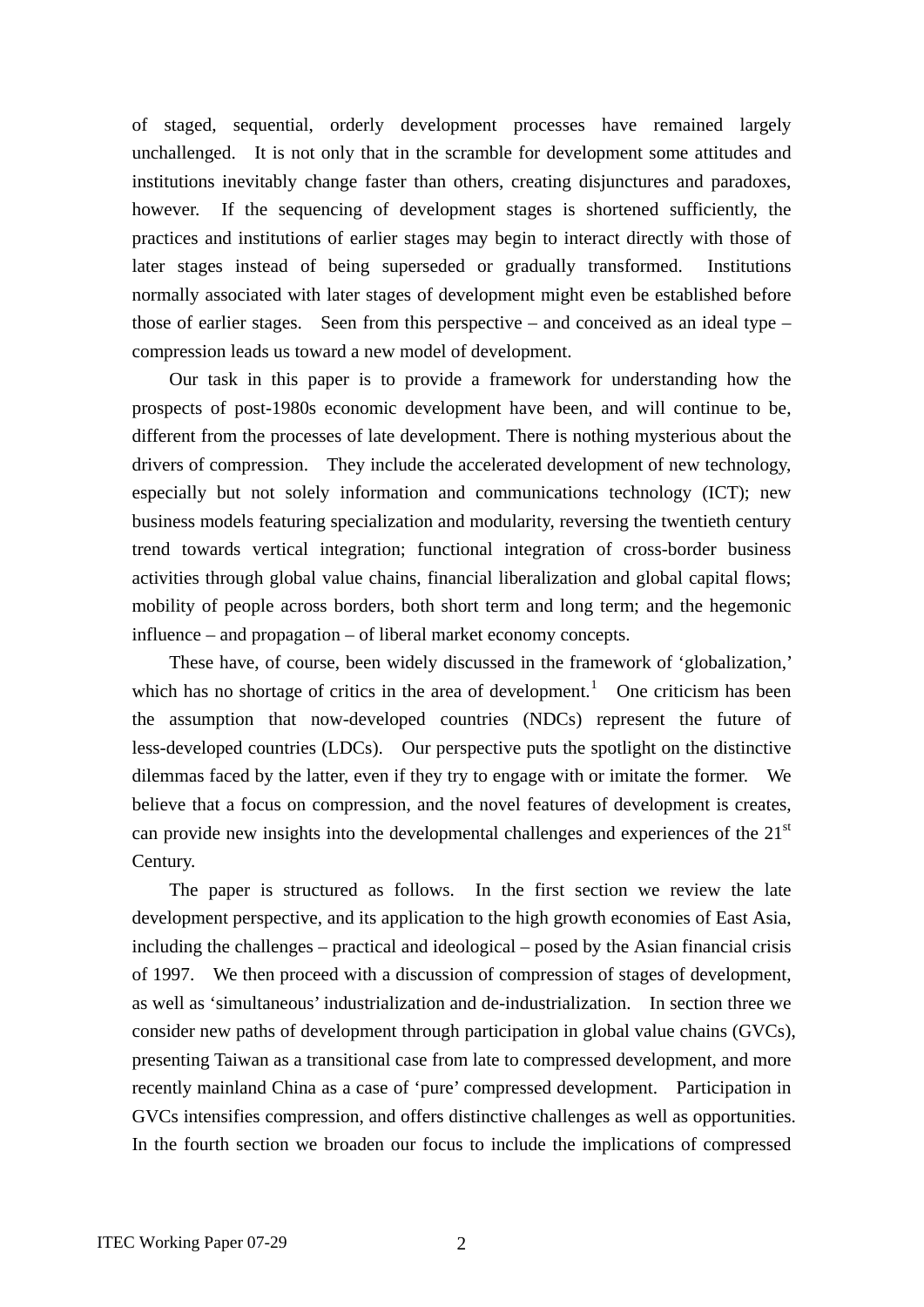development for human and social development, looking at health, education and gender relations. We then consider how policy is 'stretched' with compressed development, and how this necessitates a changed role for the state in compressed developers. The overall result is likely to be greater unevenness, disjointedness and inequality compared with early and late developers, which experienced full industrialization. Our concluding comments suggest areas of further research using this framework.

#### **1) Late development and late-late development**

It has long been argued that late developers can, and should, develop differently from the first industrializers. List's (1873 [1983]) claim that Germany should develop differently from Britain, and should promote its nascent industries, drew on similar, earlier arguments by Hamilton and others in the US (cf. Chang, 2002). Such views were systematized by Gerschenkron who, in his famous essay *Economic Backwardness in Historical Perspective*, wrote:

'(I)n a number of important historical instances industrialization processes, when launched at length in a backward country, showed considerable differences, as compared with more advanced countries, not only with regard to the speed of the development (the rate of industrial growth) but also with regard to the productive and organizational structures of industry with emerged from those processes. Furthermore, these differences in the speed and character of industrial development were to a considerable extent the result of application of institutional instruments for which there was little or no counterpart in an established industrial country' (Gerschenkron, 1962: 7).

Essentially Gerschenkron argues that the later a country develops, the more it will have strong institutional involvement in economic development, and larger industrial firms in the process of industrialization, for two reasons. First, late developers have witnessed the development of the early industrializers, and know what to emulate and what to avoid, but taking shortcuts (meaning emulating good experience and avoiding mistakes) requires the organizing power of institutions. Furthermore, backward countries or late developers lack capital, so it is rational for them to concentrate limited capital in areas that have proved to vital to early developers.

These tasks – catching up by taking shortcuts and concentration of capital – require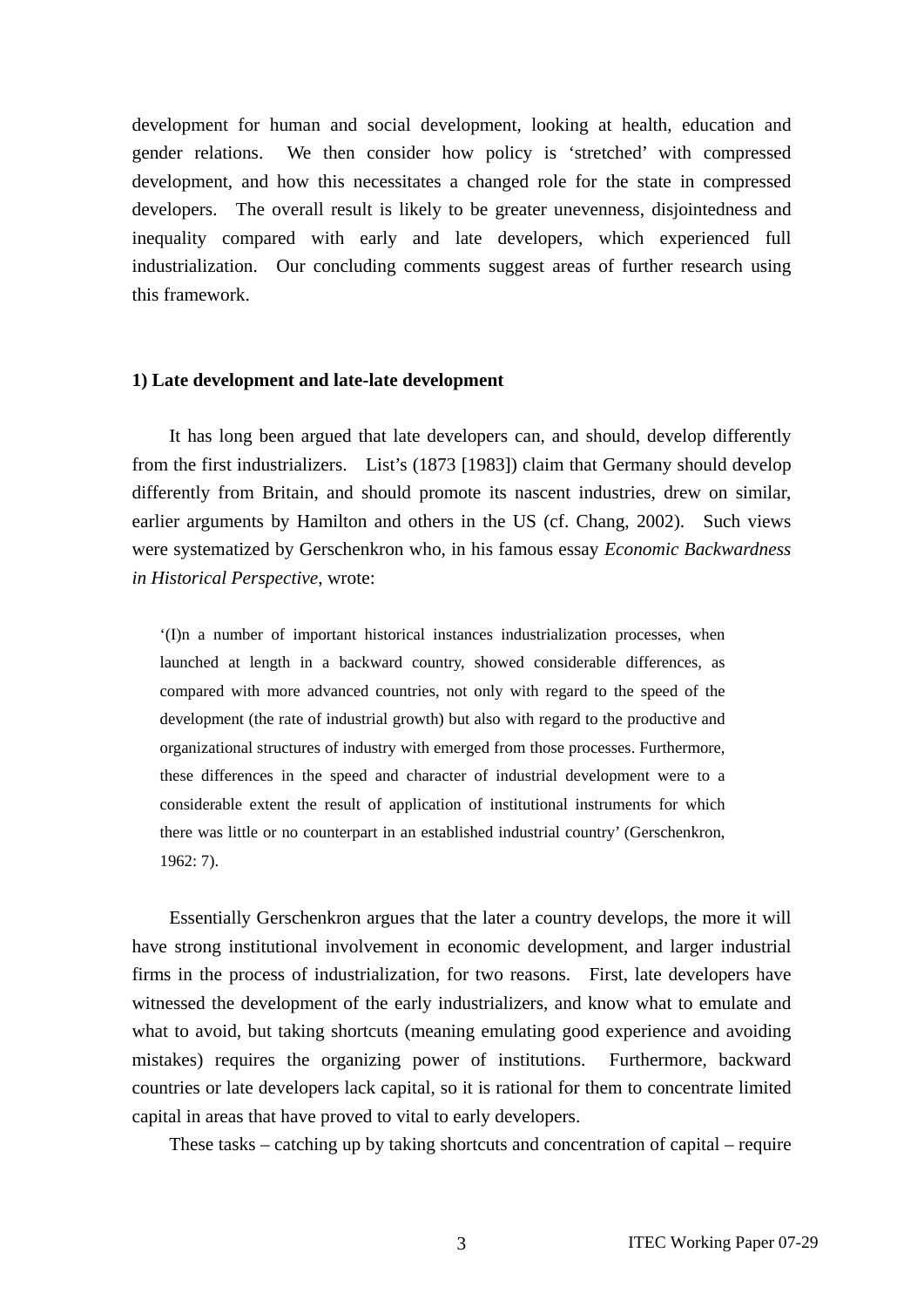centralized institutional and productive capacity for coordination and enforcement. Gerschenkron showed that as a late developer, Germany in late  $19<sup>th</sup>$  century developed by using banks and large industrial firms as coordinators and promoters for rapid industrial growth. When Russia began to develop later, the government took the role of direct involvement in economic development.

That this path will be taken, however, is far from certain. Hirschman (1971) found a different pattern of development in Latin America, which he called 'late late industrialization.' Instead of concentrating on producer goods, building large industrial plants, and suppressing consumption of the general population, Latin American late-late developers prioritized consumer goods, started with relatively small plants, and paid special attention to boosting consumption. Even the institutions designed to supply capital and entrepreneurial guidance became important only after the import-substituting industrialization process 'had already been underway as a result of private, decentralized initiative for a considerable time' (ibid, p.95).

The most important reason for these differences, according to Hirschman, is 'the fact that it has become possible for industrialization to penetrate into Latin America and elsewhere among the late latecomers without requiring the fundamental social and political changes which it wrought among the pioneer industrial countries and also among the earlier group of latecomers' (ibid, p.123). This made the late late industrialization route attractive, but at a long-term cost of developing a weak industrial base.

In turn, the rise of Northeast Asia – Japan, South Korea, Taiwan – from the 1970s rekindled interest in Gerschenkron's view.[2](#page-38-1) Amsden (1989: 8), for instance, argued that the same set of factors explain the progress and delays in late industrialization in both Europe and Northeast Asia: 'The institutions of late industrialization that underscore its success, and whose absence is responsible for delay, are the following: an interventionist state, salaried managers, and an abundant supply of low-cost, well-educated labour.'

Many studies of Northeast Asian development have concentrated on the key institutions of capital supply – the developmental state and its dominant relationship with banks and business. The concept of the capitalist development state was most powerfully formulated by Johnson (1982), and further developed by Wade (1990), Evans (1995) and others, who argued that the Northeast Asian economic success in the cold war period was created by developmental states in Japan, South Korea and Taiwan, which all had strong and consistent commitments to industrialization, formed cooperative government-business relationships, and pushed forward economic development by using selective industrial policies.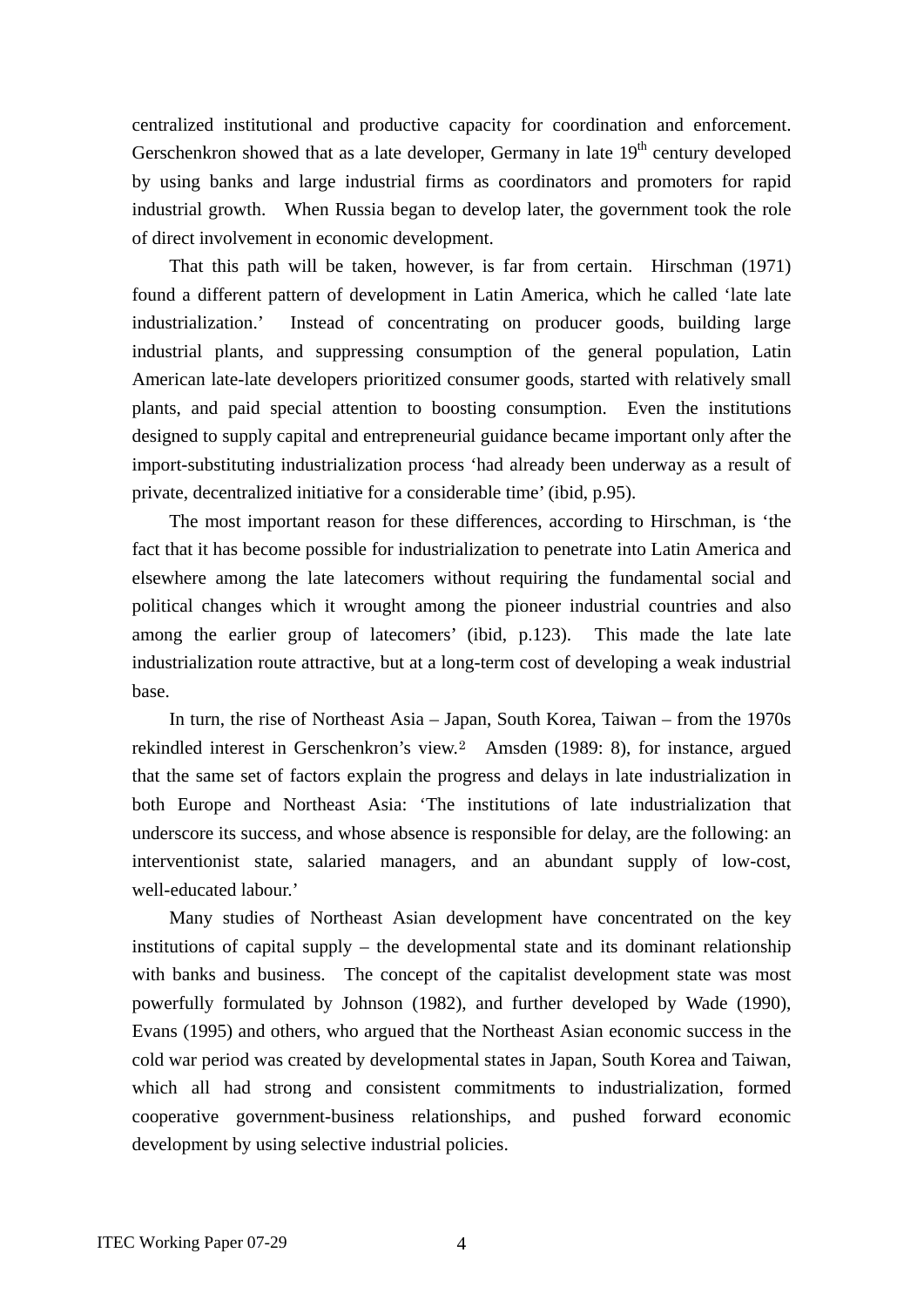The 1997 Asian financial crisis posed a strong challenge to the developmental state argument. The same type of state that had received credit for economic success was now held responsible for causing financial disaster (e.g. Moon and Rhyu, 2000). While some scholars like Weiss (2000; 2003) have continued to defend the role of the developmental state, others including Amsden (2003) have focused on firm-level innovations and technological progress. The latter perspective had been recognized by scholars like Dore (1973), but had been overshadowed by the developmental state thesis. In this view attention is now placed on large firms and business groups, and their twist to the Chandleran thesis of growth through diversification into *un*related industries (cf. Amsden and Hikino, 1994).

A different target of criticism in the wake of the Asian financial crisis was the NDCs and their multilateral trade and development institutions of the 'Washington Consensus' (including the World Trade Organization, International Monetary Fund and others), for their attempts to 'kick away' the ladder of development they themselves used, and insist that would-be developers create institutions they now deem economically, politically or socially desirable (Chang, 2002a). List identified this maneouvre in 1885:

'It is a very common and clever device that when anyone has attained the summit of greatness, he kicks away the ladder by which he has climbed up, in order to deprive others of the means of climbing up after him… Any nation which by means of protective duties and restrictions on navigation has raised her manufacturing power and her navigation to such a degree of development that no other nation can sustain free competition with her, can do nothing wiser than to throw away these ladders of her greatness, to preach to other nations the benefits of free trade, and to declare in penitent tones that she has hitherto wandered in the paths of error, and has now for the first time succeeded in discovering the truth' (cited in Chang, 2002a: 4-5).

List was, of course, referring to Britain, the original industrializer. More nations have now climbed the ladder, and they now have a number of collective instruments through which to propagate their (often recently discovered) truths, including those of the so-called 'Washington Consensus.' It may be debated whether their admonitions derive from willful attempts to kick away the development ladder, an inability to remember the past, or genuine fervour of a proselytizer who has discovered the truth, but the result is that is has become increasingly difficult to follow Gerschenkron's late development path to industrial and economic development.

It is another matter, however, whether would-be developers can or would themselves want to follow the same path. To be sure, one option remains the path of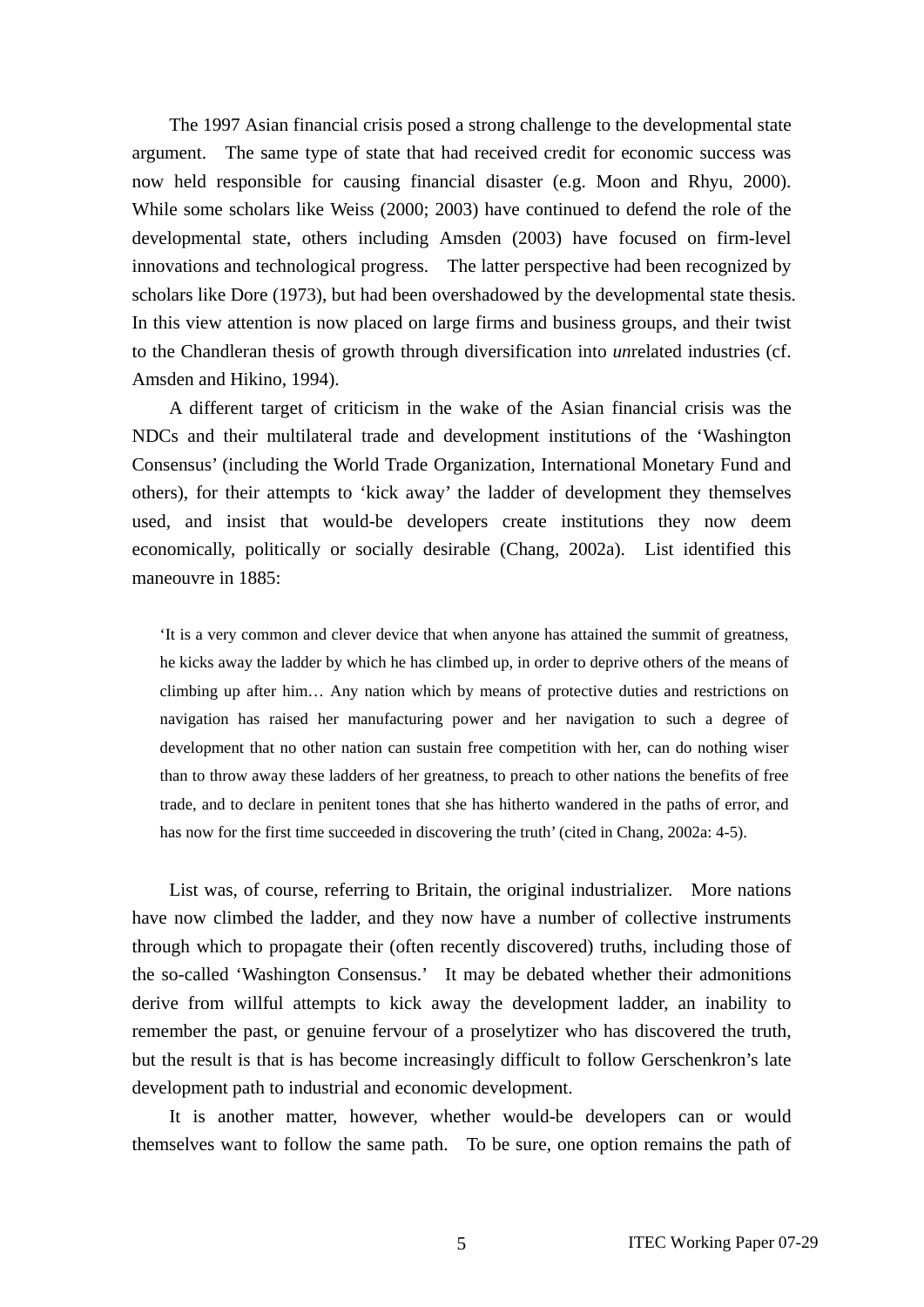late development, or elements of it, as described above. But – in a new twist to Hirschman's view – it is debatable whether current governments of would-be developers would seriously seek to suppress domestic consumption in order to raise capital for industrialization when there are other, tempting alternatives from abroad, as well as pressures to follow them.

## **2) Compression of stages of development, and simultaneous industrialization and de-industrialization**

Development theory has, by and large, rested on the concept of developmental stages. Rostow's (1960) formulation, posed as a counter to Marxist stage theory, was particularly influential (and contentious). Rostow saw economic growth as progressing through five stages: traditional, transitional, take-off, drive to maturity, and high mass consumption. Industrialization has been seen as a key driver and indicator of development, and industrialization itself has been seen as progressing through orderly stages: 'A developing country, in an open economy context, industrializes and goes through industrial upgrading, step by step, by capitalizing on the learning opportunities made available through its external relation with the more advanced world' (UNCTAD, 1995: 259, cited in Nam, 2002).

In the case of East Asia, stage theory has taken a particular form, known as the 'flying geese' model. Akamatsu created this model in the 1930s to explain Japan's economic development, which moved from importation of foreign goods, to the production of those goods (with either local or foreign capital), to exporting them in the third stage. Within each stage there was industrial development and diversification:

First, for all industrial goods there exists a sequential order, from import to domestic production and further to export. Secondly, the time for the curves of domestic production and export to go beyond that of import will come earlier in crude goods and later in refined goods, and similarly, earlier in consumer goods, and later in capital goods. Thirdly, the import curve falls in proportion to the rise of the domestic production curve, and it is probable that the export curve will sooner or later begin to fall with respect to crude or consumer goods and the domestic production curve of these goods will also decline in the future (Akamatsu, 1961; cited in Kasahara, 2004: 4).

This model was subsequently extended to explain regional economic development in East Asia, with declining industries in leading geese, particularly Japan, developed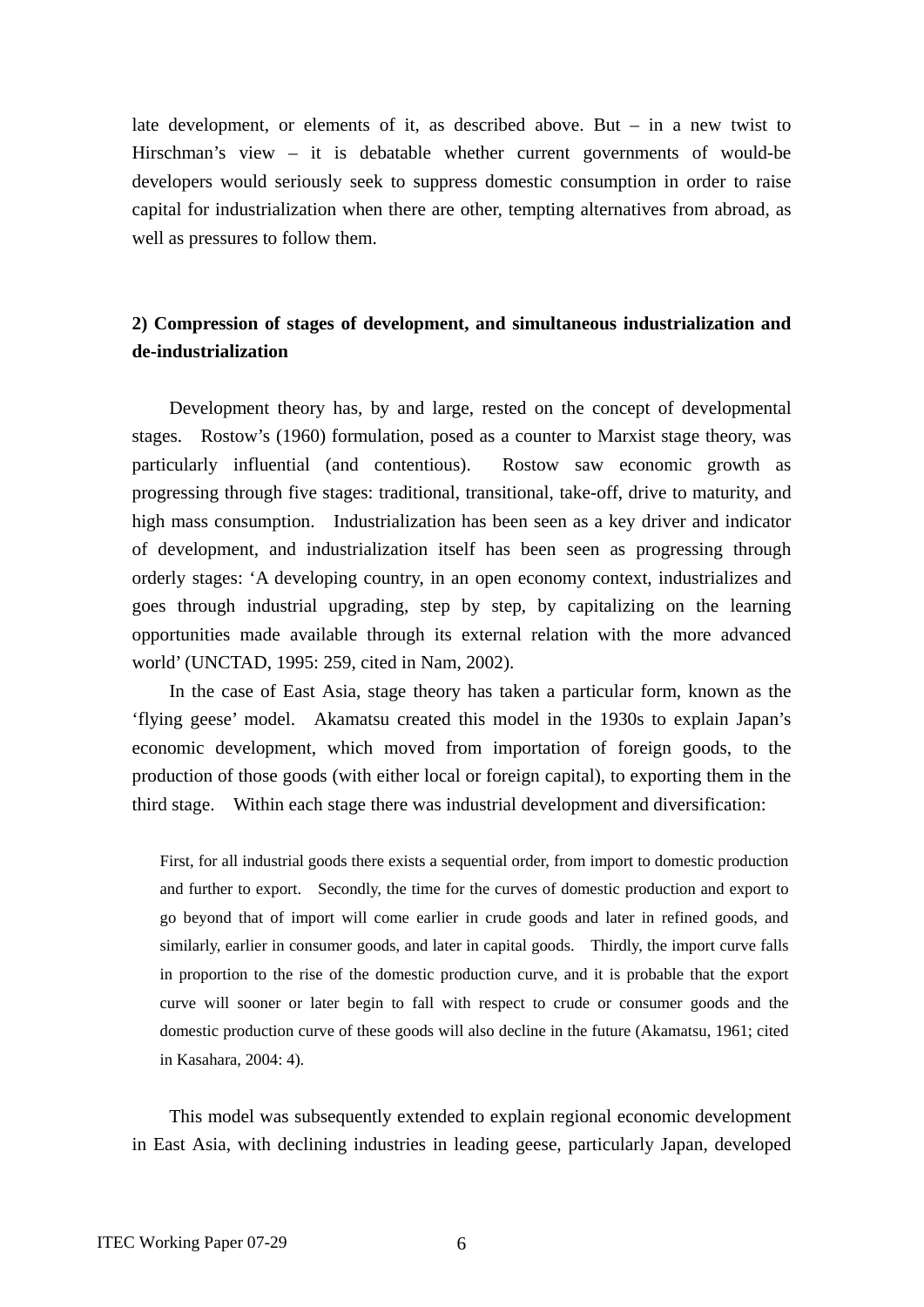sequentially by following geese. Indeed, this became the official Japanese government view in the late 1980s, influencing Japan's international relations. Japan capitalized on the rise of its declining industries in other East Asian countries by exporting capital goods and licensing technology to them.<sup>[3](#page-38-1)</sup>

What is the continued relevance of stage theory? The concept of compression is inherent in the notion of late development, but when does the speed of development become such that it blurs the stages, or even undermines the notion of sequential stages itself? This blurring has been recognized by scholars such as Nam (2002: 5), who argues that 'sharp separation among the three developmental stages [labour intensive, capital intensive, high tech] is weakening as these stages now overlap.'

The concept of blurring or compression of stages of industrialization can be extended to the process of *de*-industrialization. De-industrialization happens when manufacturing's share of employment begins to decrease, with the surplus absorbed in services. Britain, pioneer of industrialization in the  $18<sup>th</sup>$  and  $19<sup>th</sup>$  centuries, began to de-industrialize in the 1960s (Singh, 1977; Cairncross, 1979). When other countries followed, it became clear this was not simply a British malaise , and indeed that it was not necessarily a malaise at all. Rowthorn and Wells (1987) described 'positive' and 'negative' forms of de-industrialization, a position refined in subsequent research.

Rowthorn and Coutts (2004) suggest that the de-industrializationis no longer restricted to early industrializers, but now includes recent industrializers such as Korea and Taiwan as well, which began to industrialize rapidly in the 1960s, and within three decades were well on their way down the de-industrialization curve.<sup>[4](#page-38-1)</sup> In fact, it appears that the turning point of the inverted U (representing changing share of employment in manufacturing with per capita GDP growth) is happening at lower and lower levels of GDP, and additionally that the inverted U has become shallower (Palma, 2005). As Dasgupta and Singh (2006: 5) note: 'In the past this historical turning point occurred at a per capita of almost US\$10,000 in current prices; it is now being estimated to take place at levels of income as low as US\$3000 in some countries.' Early de-industrialization is not *per se* problematic, they argue, as a number of services industries, including ICT, may in fact drive productivity increases throughout the economy. Their positive examples, however, are taken from Asia, as opposed to less benign de-industrialization in Latin America and much of Africa. Palma also identifies less de-industrialization in the former and more in the latter than might be expected.<sup>[5](#page-38-1)</sup>

Aggregate statistics mask even more dramatic changes at the level of industries and firms. In specific industries, especially those linked to global value chains in electronics, apparel, and consumer goods such as toys and household products, industrialization and de-industrialization have occurred virtually *simultaneously*. In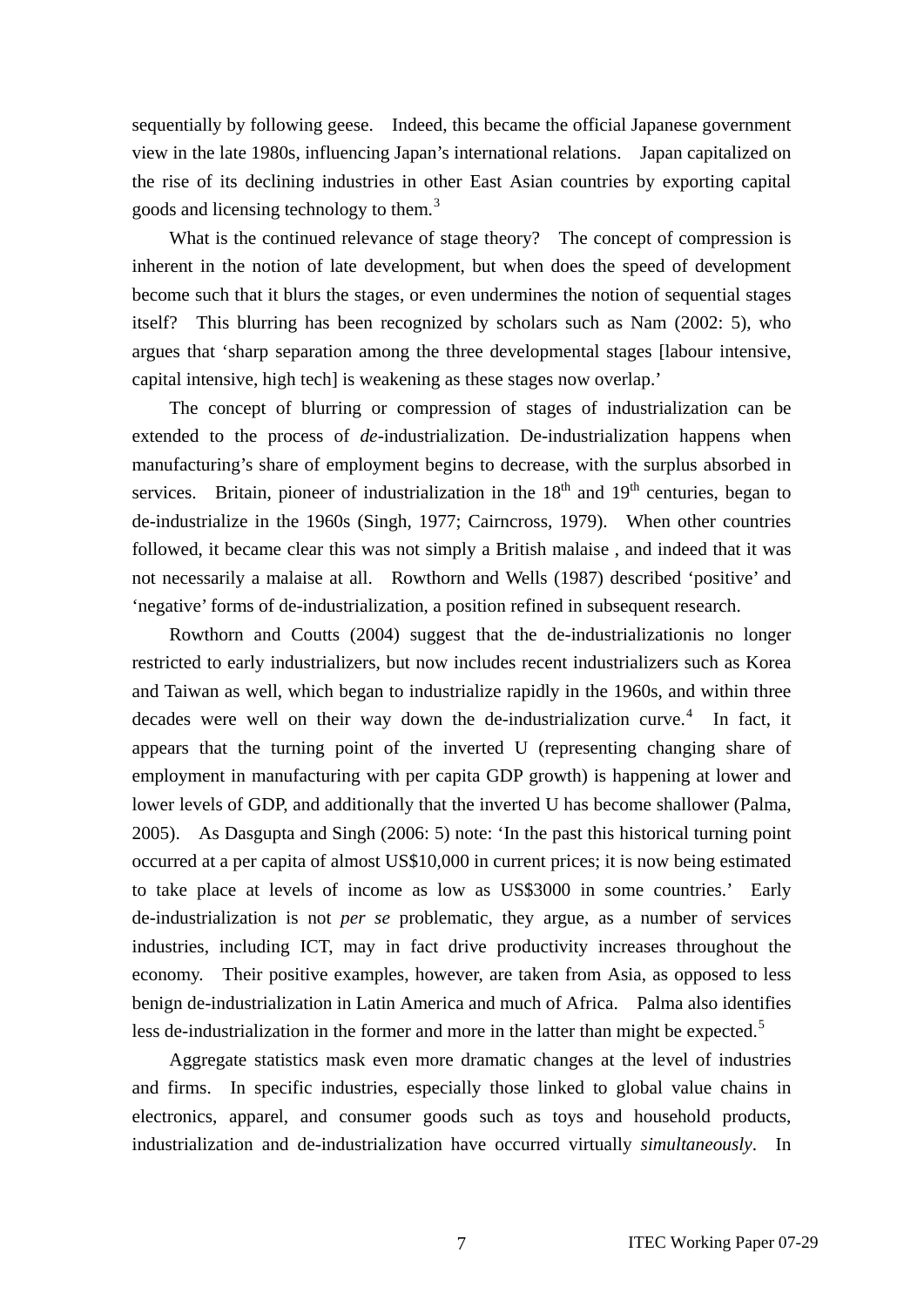practice, workers come into factories from farms through the front door, while others leave for the service sector through the back. $<sup>6</sup>$  $<sup>6</sup>$  $<sup>6</sup>$  In China, acceleration has been driven</sup> to the point of simultaneity by the sudden appearance of volume factories, often paid for and operated by foreign investors, while much of the domestic economy is still in an earlier stage of development. National aggregations also tend to mask the fact that rural regions might be industrializing while urban areas are de-industrializing.

Given compression of developmental stages, and simultaneous industrialization and de-industrialization, we can expect a complex picture regarding social relations and value orientations. Much sociological effort has been expended in analyzing how some patterns are conducive to industrialization, or conversely, how industrialization changes these, in a shift from collective, status or tradition-defined, community-oriented patterns of social organization to more individualistic, association or contract-oriented patterns.

Japan was an early challenge to theories developed in Europe and the United States. Dore (1958; 1973) contended that Japan had skipped a stage of early, individualistic industrialization and moved directly into its large-scale, capital intensive stage by virtue of adapting its community-oriented social relations, rather than abandoning them. In what became known as the 'reverse convergence' thesis, he argued that British social relations remained stuck in its earlier, atomistic stage of social development, impeding its transition, and if either of the two had to change its social relations, it was Britain, not Japan.

Some scholars, in turn, have tried to describe and measure changes from industrial to 'post-industrial' society, and it might be argued that the social relations of successful late developers like Japan in turn inhibit this transition. With compression of stages, however, it becomes unclear just what social relations and value orientations might be conducive to economic development. On the one hand, would-be developing countries come under intense pressure from developed countries and international bodies to introduce legislation on a broad range of issues, from universal suffrage to property rights protection to information transparency, at a much earlier stage of their development (measured in per capita GDP) than early developers, as Chang (2002a) shows. Some aspects, or pockets, of social relations in compressed developers might in fact appear to be 'hyper-modern' or 'post-modern.' Other pockets, on the other hand, might appear to be 'pre-modern.' In fact, what might be distinctive about the compressed developer is a juxtaposition of contrasts, a point we will return to in section four.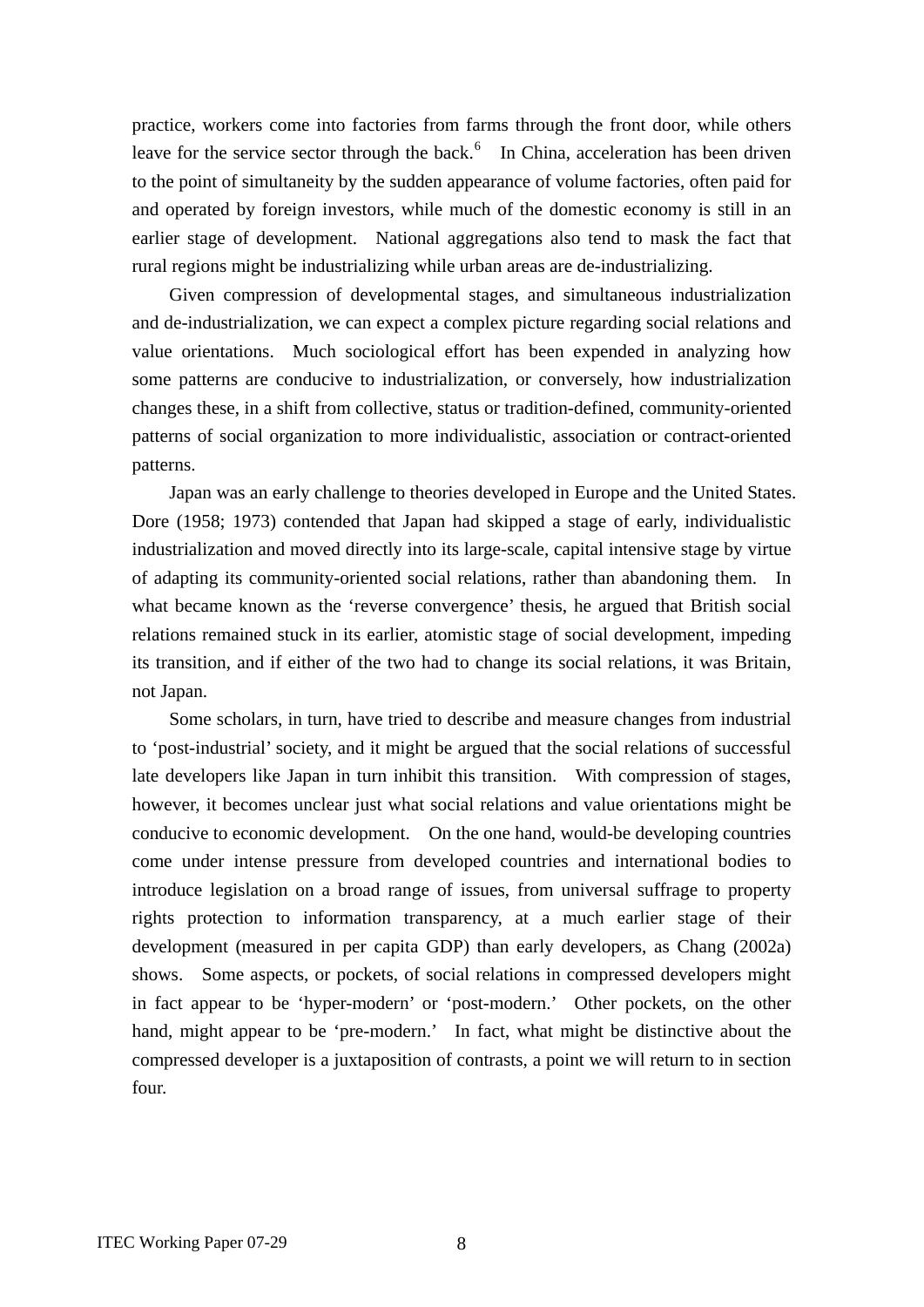#### **3) New paths to economic development**

The thread that connects late development theory to the Washington Consensus is an assumption of tight causal relationships between the actions (or inactions) of domestic institutions and the development of national industrial capabilities. Late developers can (or should) 'borrow' policies, technologies, and financial and industrial models from more advanced economies, and while these might be combined and deployed in a variety of ways, there is no notion that domestic institutions and industries in late developers are anything but cohesive at the domestic level. Perhaps more than anything else, it is the disjuncture between the developmental projects of the state and the reality of industrialization on the ground, caused in large part by global value chains (GVCs), that differentiates the development paths of compressed and late developers.

In the mosaic of specialization and intermediate goods flows that make up global value chains, domestic ownership and capability development cannot easily be causally linked to domestic sources. Advanced industrial capabilities may be routinely 'injected' into less developed societies, though direct investment, through the acquisition of advanced machinery and software products, and as Saxenian (2005) has pointed out, through the movement of people. The result is that development in countries like China and India bears little resemblance to the ideal type laid out so carefully in the late development literature. Taiwan appears to be a transition case. Before looking at Taiwan, however, we must explain what we mean by GVCs, used here as a shorthand for a complex set of institutional, technological and co-evolutionary developments.

#### *Global value chains and the real-time integration of East and West*

As the stages of industrialization have blurred and compressed toward simultaneity, and critical rungs of the upgrading ladder used by late developers, such as infant industry protection, import substitution, and export promotion have come under strain, partly through external pressure and the rise of liberal market ideology, a new logic of industrialization has emerged, which we call global value chains (GVCs). These embody two new dynamics; geographic dispersal and cross-border functional integration, of work, firms and of entire industries. As Dean, Fung, and Wang (2007: 1) put it:

 '…production processes are sliced thinner and thinner into many stages, and the resulting production fragments are carried out in different locations. The production of a finished product thus involves the participation of many economies, with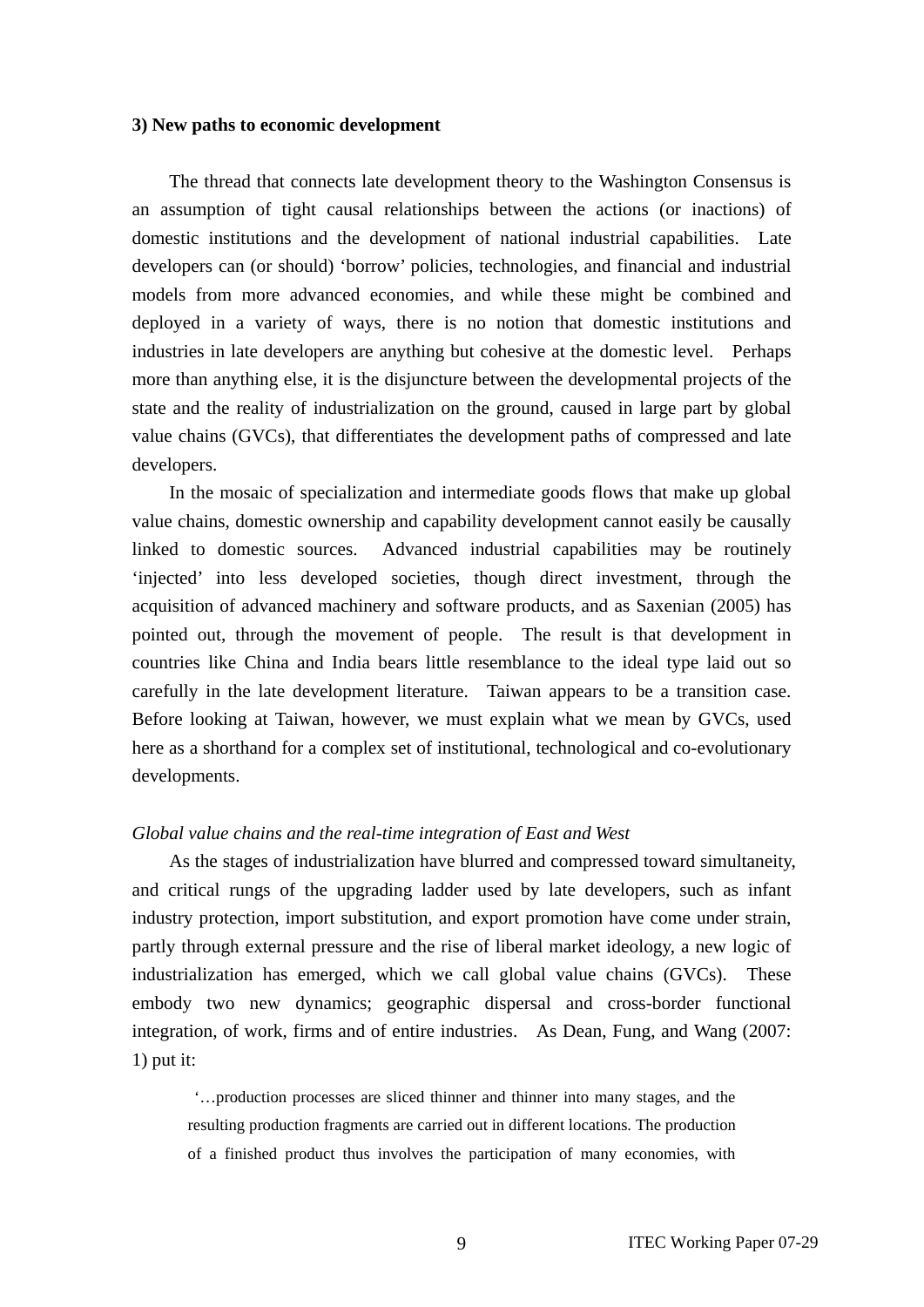countries specializing in different fragments of the vertical production chain. … While the international division of labor in the global economy is nothing new, the vast scope and the intricate nature of this pattern of global production sharing seems genuinely unprecedented.'

Historically, Feenstra and Hamilton (2006) have argued that too much attention has been paid to state industrial policy in explanations of industrialization and economic development in East Asia, and not enough to markets that facilitated that industrialization. They describe how American retailers such as Sears and JC Penny gained power relative to domestic manufacturers beginning in the 1960s. This 'retail revolution' was a major contributor to de-industrialization in the United States, and a spur for export oriented late development, first as it occurred in Japan, and then later in Korea and Taiwan. Gereffi (1994, 1999) refers to increasingly powerful retailers such as Wal-Mart, and branded merchandisers, such as Liz Clairborne and Nike, as 'global buyers.' Global buyers do more than place orders, they actively help to create, shape, and coordinate the global value chains that supply their products, sometimes directly from overseas buying offices and sometimes through intermediaries, which include wide range of actors, most notably trading companies in Japan, Korea and Hong Kong, Korea.

GVCs have not only been driven by the rise of powerful retailers, however, but since the late 1980s by a broader effort among branded manufacturing firms to increase shareholder value by unloading fixed assets (like factories) and risk to suppliers – both to an emergent set of 'global suppliers' based in the United States and Europe, and to local suppliers in East Asia that could meet, or be taught to meet, the required specifications, and to adopt the right process technologies and procedures (Sturgeon and Lester, 2004). Vertical 'dis-integration' is linked to changing corporate strategies, especially the focus, or core competence movement (Prahalad and Hamel, 1990), which has driven outsourcing of activities deemed to be non-critical and unprofitable, especially volume manufacturing of cost-sensitive products. The result has been the development of interlocking structures of specialization within global value chains, where firms in the West became dependent on East Asian suppliers as sources of low cost intermediate inputs and fully assembled products, while firms in East Asia became dependant on their customers in the West for product ideas, access to Western markets, and the huge orders that helped to drive investment and industrial growth.

On one side of the coin, GVCs have been characterized by increasing fragmentation, but the other side is rapid improvements in the functional integration of these globally dispersed fragments. Of the array of new techniques, technologies, and infrastructure improvements that enable better functional integration, three of the most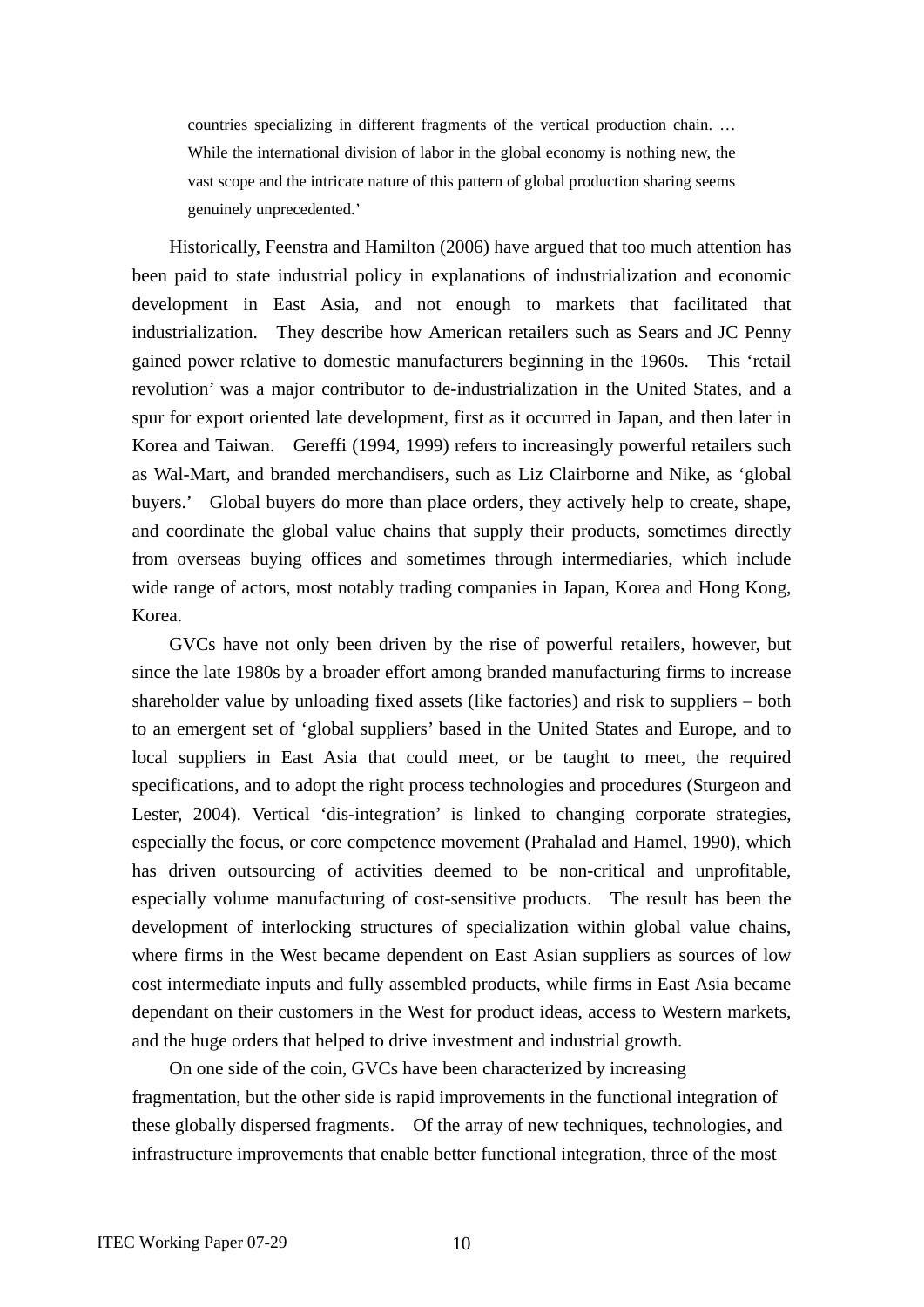important are: 1) improvements in information technology and industry-level standards (including, but not limited to the Internet) that allow the codification and easy hand-off of complex information from one stage of the chain to the next (Baldwin and Clark, 2000; Balconi, 2002); 2) flexible, computerized production machinery that allows capital-intensive manufacturing capacity to be shared and pooled in the same way that labor intensive production can be shared and pooled (Brusoni and Principe, 2001; Langlois, 2003); and, 3) sophisticated supply-chain management tools, such as 'enterprise resource planning' software and radio-frequency identification tags, that are pushing even labor-intensive industries up the technology curve (Abernathy et al, 1999).

Taken in combination, these techniques and technologies have introduced new levels of 'modularity' in global value chains (Baldwin and Clark, 2000; Takeishi and Fujimoto, 2001), but also unprecedented levels of economic interpenetration and interdependence. Information and communications technologies and the digitization of a range of business processes — from design to manufacturing to test to distribution — combined with the development of standard methods for exchanging complex information between discrete stages of production, has allowed suppliers to link to buyers in ways that do not require geographic co-location, greatly opening the field for the participation of developing countries in global value chains (Sturgeon, 2002; Gereffi *et al*, 2005).

The plants producing vast quantities of electronics, apparel, and consumer goods produced in China, for example, collect inputs locally, but also from a number of other countries in East Asia.<sup>[7](#page-38-1)</sup> Some components make their way into finished goods that are exported, and some into products that are sold in domestic markets. Still others are exported to third countries, such as Mexico and the Czech Republic, where they are combined with other imported and locally produced components in the assembly of a different set of products manufactured both for regional export and for domestic consumption. As global value chains have evolved and expanded with time, foreign direct investment is no longer the sole purview of branded multinationals, but also of the contract manufacturers, component suppliers, equipment producers, and service providers that now support them worldwide.

## *Taiwan and the end of sequential industrial upgrading*

East Asian industrializers have linked to GVCs in different ways. Japanese trading companies were some of the earliest sources of low cost consumer goods, footwear, and apparel for large retailers in the United States, but wages rose quickly in Japan, and these companies quickly became intermediaries in more complex 'triangle manufacturing' arrangements that brought factories in Korea, Taiwan, and Hong Kong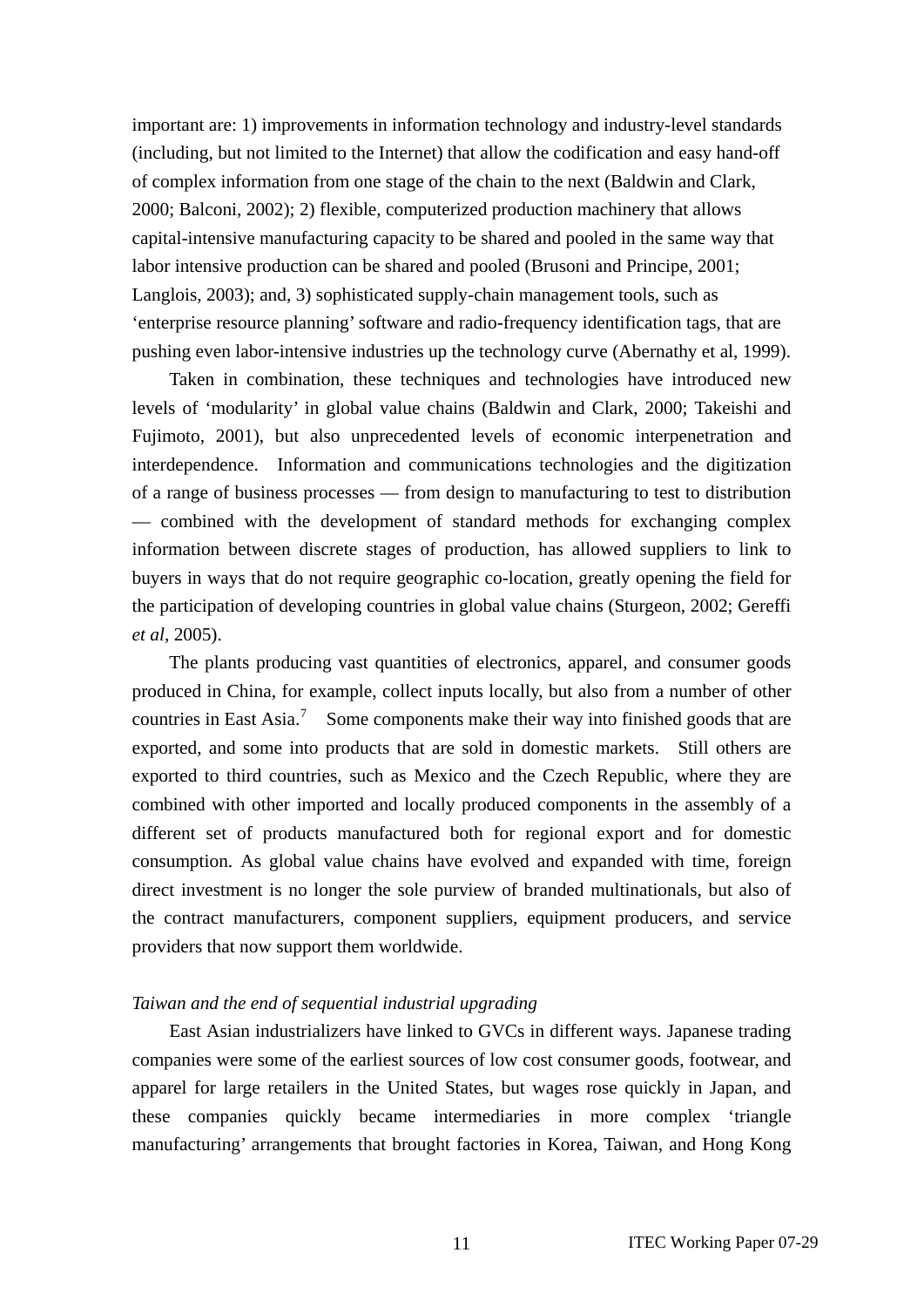into global value chain fold (Gereffi, 1999). Eventually, global buyers in the West learned how to buy directly from these factories, or from local intermediaries, and while these 'geese' migrated, Japanese manufacturers upgraded, and supplied key components and technologies to later developers in East Asia.

As firms in Korea and Taiwan made their own moves to supply more technology intensive products, with help from the state, their paths diverged. By and large, Korean firms followed in Japan's footsteps. The *chaebol* became large, diversified enterprises groups with a vertically integrated stance toward product development, manufacturing, and marketing. Their initial focus was on import substitution rather than exports, but they followed the late development upgrading path. Today, using their own brand names, Samsung, LG and Hyndai Motors compete on global markets for technology intensive products such as mobile phone handsets, flat panel television sets, and passenger vehicles.

In Taiwan, many manufacturers began by supplying components and sub-assemblies, rather than finished products, but they sought, and indeed were asked and in some cases forced, by global buyers and de-verticalized 'manufacturers' in the West, to move up the value chain. As a result they began to assist with the design process and take full responsibility for component purchasing and the organization of multi-country supply-chains in East Asia.

Firms such as Acer hoped to leverage this learning process, moving from the role of 'original equipment' supplier, producing to the *detailed* specifications provided by global buyers, to the role of 'original design' supplier, designing and producing products according to the *general* specifications set by global buyers, and finally to fully blown 'original brand manufacturers' selling their own brand of products in end markets. Few were successful, however, partly because doing so brought them into direct competition with their customers (small in number, and very powerful), putting future orders at risk. The fall-back was to remain within the expanding set of value chain niches that had been made available, and to increase their range of competencies in contract manufacturing and design while expanding geographically into mainland China in an effort to respond to customer demands for ongoing cost reductions. As a result, a fundamentally different business model, and path to development, separates Taiwanese firms such as Quanta and Hon Hai from their South Korean 'national champion' counterparts such as Samsung and LG.

Taiwan Semiconductor Manufacturing Company (TSMC), perhaps Taiwan's most successful company, never aspired to vertical integration. The company founder, Morris Chang, earned his Ph.D. in electrical engineering from Stanford University in 1964, and had a 25-year career (1958-1983) at Texas Instruments, eventually becoming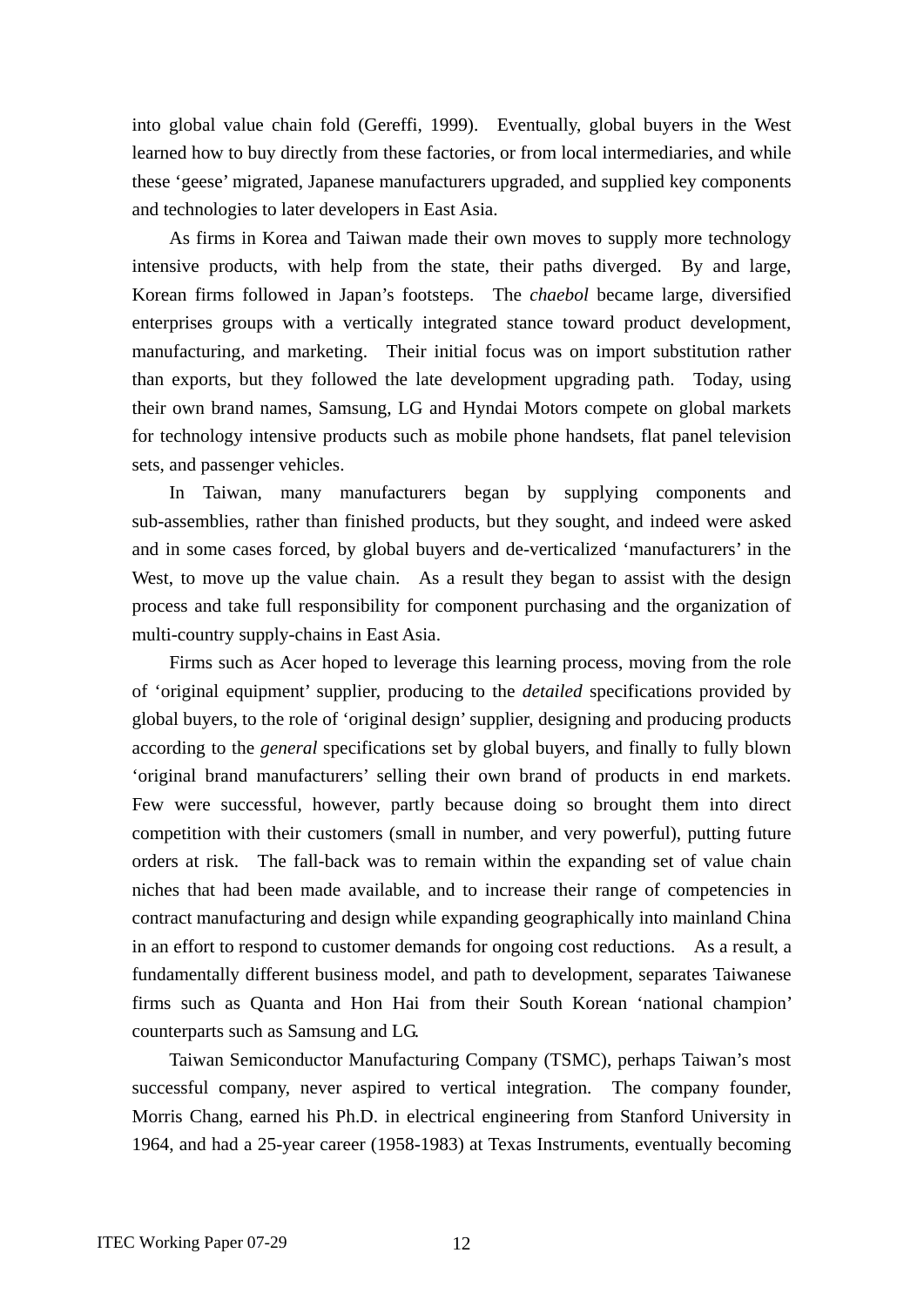Group Vice President responsible for worldwide semiconductor business. After returning to Taiwan to become Director of ITRI (Industrial Technology Research Institute), Chang took the CEO role in TSMC, an ITRI spin-off, in 1987. Instead of focusing on catching up, technologically, with semiconductor firms in Japan and the West, TSMC developed a new business model: providing manufacturing (or 'foundry') services for a burgeoning set of semiconductor design firms, such as LSI Logic, many of which were (and continue to be) located in Silicon Valley. These design-only firms had been contracting with integrated semiconductor firms, including Texas Instruments, for production when these firms had spare capacity. What was different about TSMC's business model was the complete abandonment of the goal of vertical integration. To the consternation of his colleagues back at ITRI, Chang developed TSMC as a 'pure-play' foundry, focused entirely on providing manufacturing services to fabless design firms.

TSMC grew rapidly with this model, and based on its success UMC, an earlier ITRI spin-off, also entered the pure-play foundry business. UMC had been struggling in the highly competitive and process-intensive semiconductor memory market, and so was well acquainted with providing foundry services with its unused capacity. The example of TSMC allowed it to follow suit by abandoning its line of memory products and focusing entirely on the provision of foundry services. Together, TSMC and UMC now account for 60% of the world market for semiconductor foundry services. As a result, Taiwan's semiconductor industry became embedded in cross-border networks, or global value chains, and so moved away from earlier attempts by Taiwan industrial policy to create fully blown, vertically integrated, globally competitive semiconductor firms in Taiwan through a process of sequential industrial upgrading.

Of course counter examples might be provided, such as Giant Bicycles, which began as a supplier of 'private label' bicycles to US retailers such as Montgomery Wards and eventually developed its own line of high quality branded products. Full success with this upgrading model, however, has been elusive. Although Acer has had some success with its own line of personal computers, especially in Europe and in the developing world, the company was ultimately forced to spin its various divisions off into legally separate companies (branded PCs, contact design/manufacturing, and semiconductors), partly because of real or apparent conflicts of interest between its contract manufacturing and in-house computer assembly businesses (cf. Sturgeon and Lester, 2004), and also a lack of deep experience with product innovation, marketing, and distribution, because of its long specialization in providing contract manufacturing and design services.

The reasons for the different paths of Korea and Taiwan are complex. They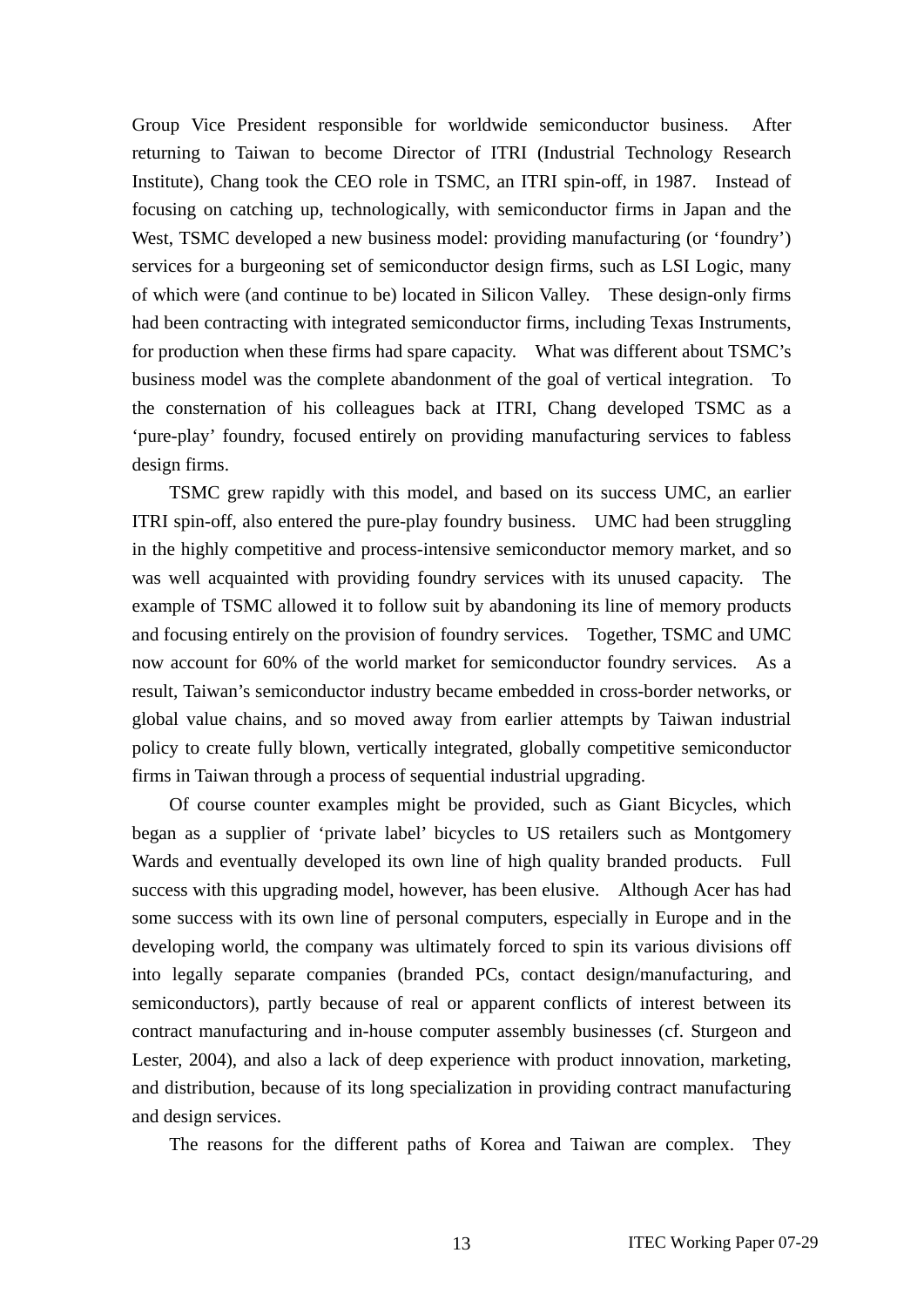include the more fragmented industrial structure of Taiwan noted by Feenstra and Hamilton (2006), but also the larger home market in Korea, which allowed a (protected) test market for Korean branded products, a different product mix in exports (consumer electronics and white goods from Korea and computers and peripherals from Taiwan), different capabilities in the customer base (retailers for Korean firms rather than deverticalizing manufacturing companies with in-house design capabilities for Taiwanese firms), and different state policies in regard to industry structure (the Korean state actively drove vertical and horizontal integration). Finally Korea's earlier insertion into global value chains also played a role. Global value chains began with more arms-length relationships, but gradually came to be characterized by more explicit coordination when the technology and standards to support value chain modularity were put in place. Taiwan's buyers were more circumspect about off-loading full design and product conception responsibilities to suppliers, in part because they had observed how Japanese and South Korean suppliers had overtaken their customers with their own brands in consumer electronics such as televisions, and home appliances such as microwave ovens. The differences between Korea and Taiwan, then, reflect differences in strategy, developed in a co-evolutionary manner with a set of de-verticalizing customers, not just different starting points in industrial structure.

### *Turning global value chains on their head*

The allure of the late development model remains strong, and can be seen in mainland China's attempts to nurture a group of former state owned enterprises as national champions (or a 'national team': cf. Nolan, 2001; Sutherland, 2003). China also appears to be following the path of close engagement in GVCs, however, with new twists, and the emergence of unexpected champions. Now that specialized and highly competent suppliers exist in East Asia, why not move directly to the head of GVCs, and forgo, not branded products, but much of the sequential upgrading process itself? The discussion so far suggests that product innovation, marketing, and global supply-chain coordination are capabilities that are not easy to develop, but there are several cases in China that suggest that it might be possible to do this.

Consider the case of Lenovo, founded in 1984 as the Legend Co. in a guardhouse of the Chinese Academy of Science, with a \$25,000 grant provided by the government to encourage researchers to leave state employment and start their own business. The founders' dream was to become the Chinese IBM. Lenovo's initial product was a PC add-on card that allowed the use of Chinese characters. By the mid-1990s, the company was the leading domestic producer of personal computers in China. In 2004, 20 years after founding, the company purchased IBM's huge personal computer division,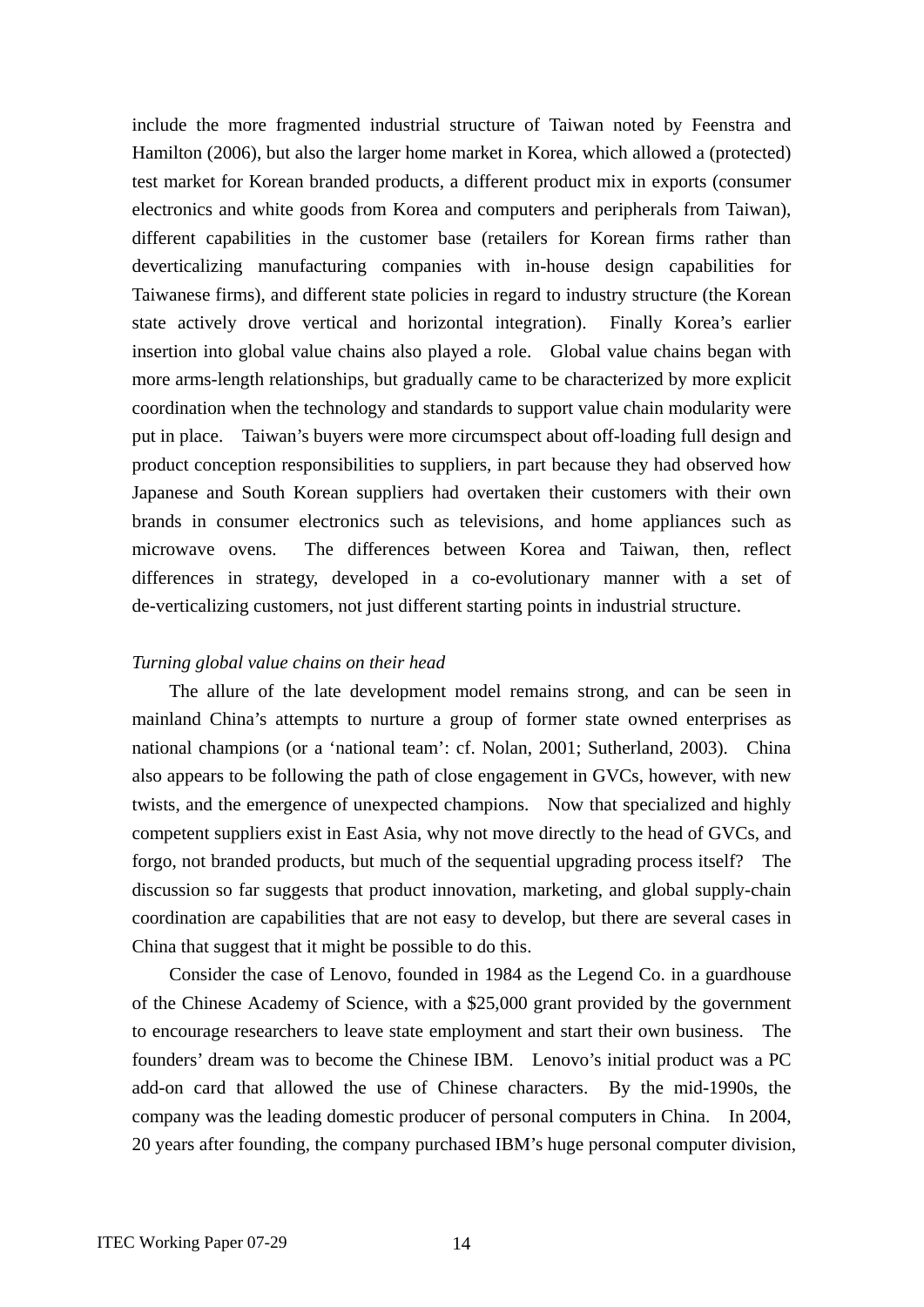but instead of becoming the Chinese IBM, it has been transformed into a China-based, globally operating company.

First, the purchase gave Lenovo a new headquarters and large research and development facility in the United States, an advanced notebook computer development facility in Japan, three final assembly plants in China and one in India, regional distribution facilities in the Netherlands, Dubai, Florida, Australia, and India, and an important corporate planning, finance and business process development group in Singapore. The deal also came with a dense set of ongoing supply relationships, mainly with Korean, Taiwanese and American component producers and contract manufacturers, the largest with global operations, to provide main boards, microprocessors, memory, disk drives, monitors, LCD screens, keyboards, and contract manufacturing services.<sup>[8](#page-38-1)</sup>

The CEO, a former Dell Computer executive from the United States, heads up a management team with top executives from China, Singapore, Australia, and other countries. Overall, Lenovo has 23,500 employees worldwide, 18,200 in China, 2,000 in the USA, and 3,300 elsewhere. In terms of ownership, 36% of the company's shares are publicly traded, 10% are held by IBM, 10% by investment banks, 31% by the company's founders, and 11.3% by the Chinese Academy of Science. $9$  While it would be wrong to portray Lenovo as something other than a China-based company, the structure, geography, ownership, leadership, supply-base, and sources of innovation at today's Lenovo are vastly different from the national champions that emerged under late development. It is also a remarkable case of compressed development at the corporate level.

A different, if no less remarkable case is Chery Automobile, a small state-controlled company based in Wuhu, some 20km west of Shanghai. Within a very short time frame, Chery has been able to develop and market a line of branded vehicles that, while perhaps not world class, are nevertheless suitable for both the local market and for export. The first Chery prototype was built in December 1999, and the first production car rolled out in March 2001. In 2007 the company will assemble about 400,000 units, and by the end of the year capacity will grow to 600,000 units. Chery is already China's largest vehicle exporter. In 2007 the company claims it will have exported 50,000 vehicles, a figure that is expected double in 2008, the main export markets being Egypt, Russia and Ukraine.

Vehicle design and development are a notoriously difficult set of tasks, typically the realm of companies that have been in the business for 4-5 decades. New vehicle designs require more than 30,000 engineering hours, 3-5 years to complete, and several billion dollars of up-front investment. If a firm does enter the business, it usually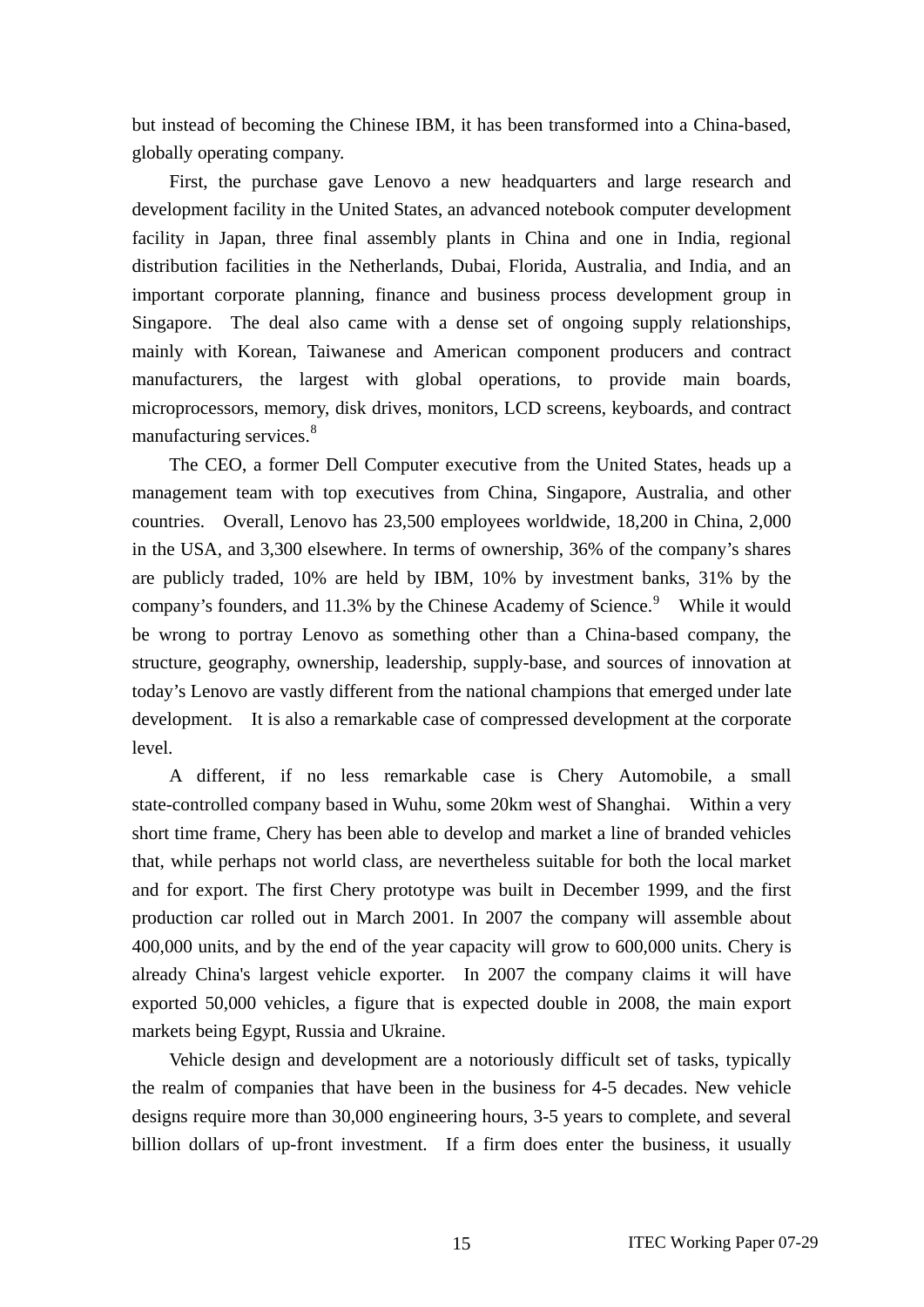comes from a field such as aircraft, where related design and engineering experience has been accumulated over a similarly long period (cf. Mitsubishi, Subaru, BMW and SAAB).

Chery has been able to launch its own line of branded vehicles in a very short time frame by tapping the new global supply-base, both within China and in the West. For styling and engineering, Chery works with Italdesign, Pininfarina and Torino in Italy. Additional engineering and development work is outsourced to Lotus Engineering and MIRA in the UK and to Porsche Engineering in Germany and Austria. It works with AVL in Austria on gasoline and diesel engines, and with Ricardo in the UK on hybrid powertrains. Heuliez in France supplies a retractable hardtop for the Chery A3 coupe cabriolet, a car designed by Pininfarina. For critical parts and subsystems, Chery sources from global suppliers such as Bosch, ZF, Johnson Controls, Luk, Valeo, TRW and Siemens VDO (*Automotive News*, 2007). These sourcing arrangements show that Chery is nothing like a typical car company, and is far removed from the most recent entrants to the mass market for cars, the vertically integrated and horizontally diversified national champions from Korea, Hyundai, Kia and Daewoo.

While acquiring global capabilities, and global operations, as Lenovo has, or tapping the new global supply base, as Chery has, allows new entrants to establish themselves quickly, companies that move to the head of global value chains sacrifice deep design and system integration expertise that allow them to compete at the vanguard of fast-moving markets. Without distinctive products, they are likely to face intense price competition and experience rapid swings in market share. Song (2007) has shown how profits in China's electronics industries have become very thin, despite massive increases in labour productivity, in what he calls a 'Chinese-style modularity trap.'

Imai and Shiu (2006) point to a similar phenomenon in the Chinese mobile handset industry in which a collection of more than forty domestic branded handset companies (including Bird) soared from a mere 5% share of the domestic market in1999 to a 55% share of a much expanded market in 2003, but subsequently – and very suddenly – lost ground to foreign brands, notably Motorola and Nokia, as consumers began to expect handsets with colour LCDs and increased functionality, such as MP3 music playback and cameras. Firms were forced to bundle new technologies in larger, more integrated design platforms, which raised the competence required to deliver handset design services, pushing the local handset design houses, and their customers, out of the market.<sup>[10](#page-38-1)</sup>

In sum, the late development path of industrialization has become more tenuous.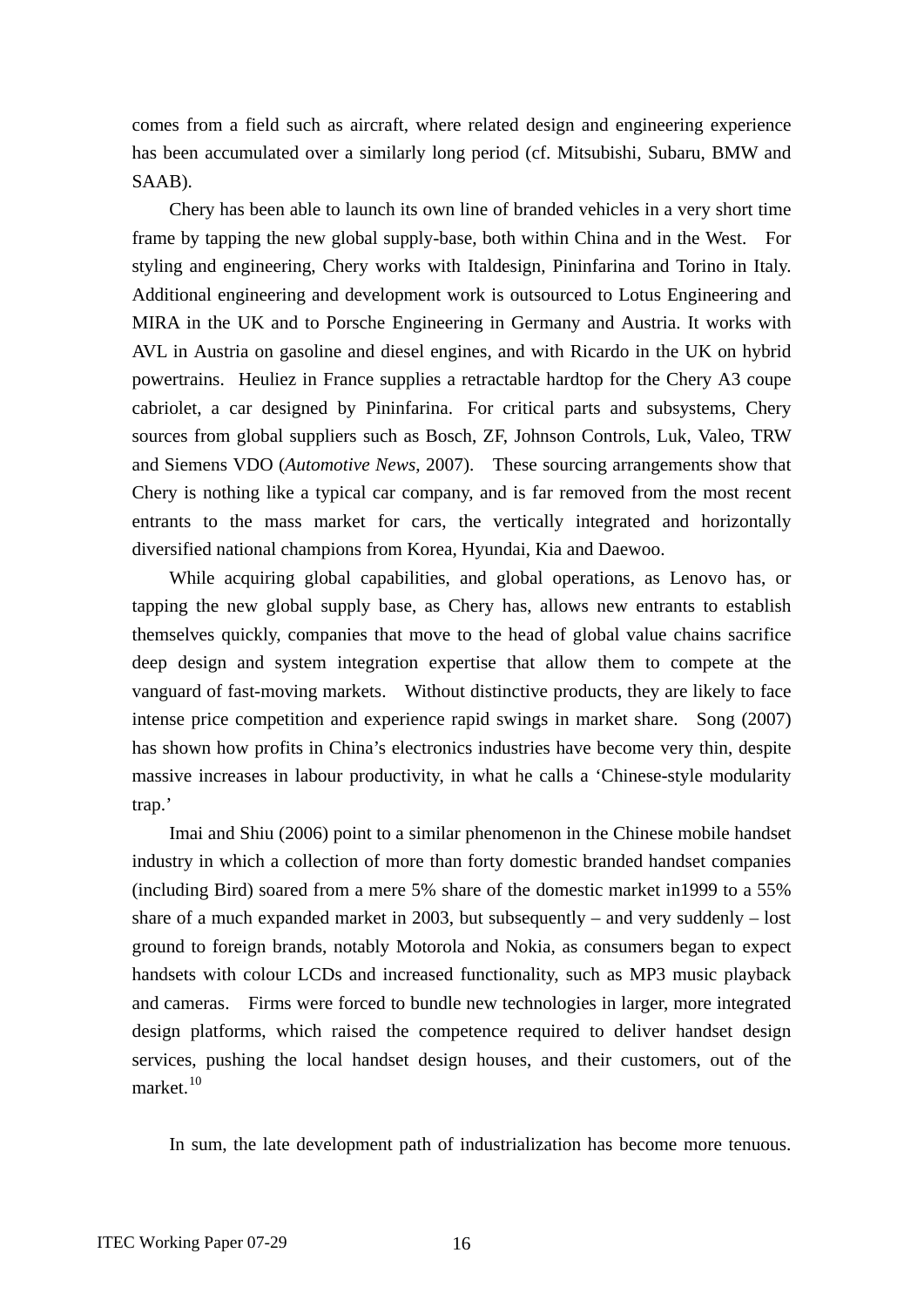While new opportunities have developed through co-evolution of GVCs, which offer the prospect of rapid learning and market entry, this path is far from problem free, and in reality compressed developers will probably be tempted to pursue a mix of late development industrialization and GVC engagement. They will also pursue technology development through a rapid ramping up of investment in R&D, as witnessed by rapidly rising R&D-to-GDP ratios. A recent report by the (US) National Science Foundation notes: 'The major development over the past decade or more has been the rapid emergence of Asian economies outside Japan as increasingly strong players in the world's S&T system… (T)he rapidity of China's emergence as a major S&T player is unprecedented in recent memory7 (NSF, 2007: vii). The question of how, and indeed if, these new S&T resources in China can be put to work an industrial base with deep and dynamic connections to GVCs, which have direct links to the leading edge S&T activities in advanced economies, remains unanswered.

### **4) Human and social development**

Our discussion so far has focused on building up capabilities for production and consumption. This is, of course, a very narrow and partial view of development, even economic development. In recent years there has been an increasing recognition of the social dimension and role of social policy in development, not just as a residual category, but as a central feature.<sup>[11](#page-38-1)</sup> Citing Pierson (1998), Mkandawire (2001: 15) notes that: '(I)mplicit in late industrialization was social policy that served not only to ensure national cohesion (as is often asserted of Bismarck's innovative welfare legislation), but also to produce the social pacts and the human capital that facilitated industrialization.'

This recognition extends to East Asia (Chang, 2002b). Jomo (2003) identifies a 'progressive, virtuous cycle' of state intervention, rapid and egalitarian economic growth with social development in Korea and Taiwan (after Japan) in particular, while Goodman *et.al.* (1998) have proposed an East Asian model of 'developmental welfare systems.' They argue that despite relatively low state expenditure on welfare, and weak guarantees of welfare as a social right: 'Most notable is the strategic role of states in directing a process of economic development with distributive as well as growth objectives, resulting in a relatively egalitarian pattern of income distribution compared with other industrializing regions such as Latin America (White and Goodman, 1998: 13).

Broadly similar views are expressed by Sen (1999a), who sees development as the process of expanding human freedoms and agency, and the removal of 'unfreedoms.'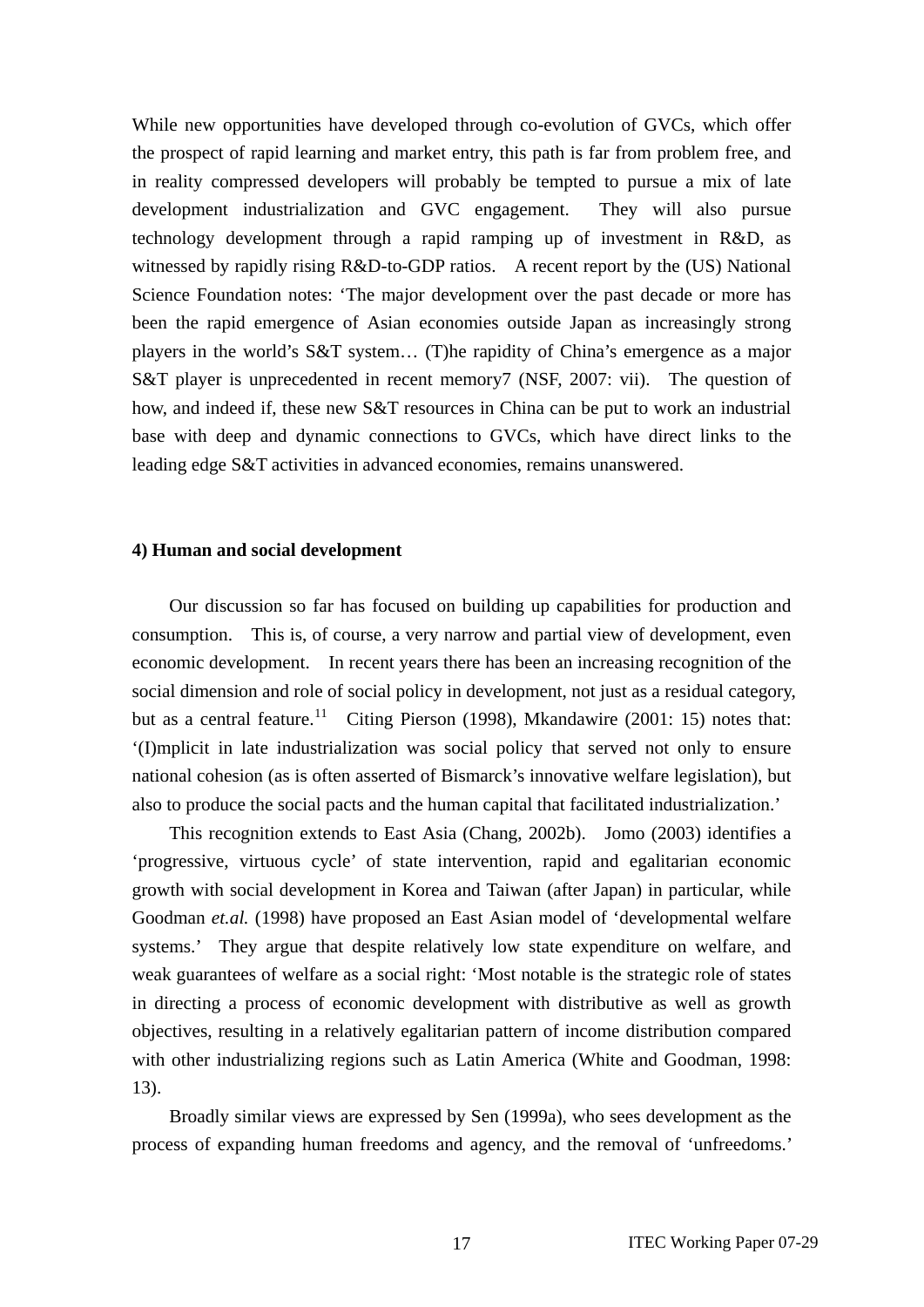The East Asian model, in Sen's view, is characterized by: 1) an emphasis on basic education from the beginning of the development process, if not before; 2) wide dissemination of economic entitlements, through education and training, land reform and credit availability; and 3) a deliberate combination of state action and use of the market. Here human development is enabled by basic education and health care, creating social opportunities that 'make it possible for the bulk of the people to participate directly in the process of economic expansion' (Sen, 1999b: 5). Like the economic model, this model came under intense scrutiny and criticism in the wake of the Asian financial crisis for its reliance on informal practices and vulnerability to external disruptions.

In compressed development, too, the processes of economic development, in a narrow sense, are strongly influenced by human and social development, or vice versa. Here, however, we come to a number of paradoxes and dilemmas, which throw up roadblocks to the East Asian (late) development process, and further complicate the path of development. We summarize these as the 'double burden of disease' and the 'double challenge of education.' After describing these, we will further consider the dilemmas and paradoxes of compressed development from the perspective of gender.

### *Double burden of disease*

Health may be considered a fundamental freedom, and constituent of, and prerequisite for, development. We have noted the phenomenon of simultaneous industrialization and de-industrialization. We begin our analysis here with a parallel and related observation from health, namely that the transition from under-nutrition and communicable diseases to over-nutrition and non-communicable diseases is happening ever more quickly, and at lower levels of per capital income. In fact, the transition has become so compressed that the two can co-exist, not just in the same generation, but in the same household!

Nowhere is this 'double burden of disease' (WHO, 2006) dimension of compression more apparent than in China: 'Preventable communicative diseases, which are common in low-income countries remain a significant cause of death, particularly among young children. In addition to this, driven by socio-economic and demographic transitions, chronic non-communicable diseases, which are common in high income countries have become increasingly prevalent' (OWHORC/SDDC 2006: 11). On the one hand China is one of the WHO's twenty two 'high burden' tuberculosis countries. It is estimated that 1.4 million people contract active TB in China each year, 600,000 the highly infectious form, and several hundred people die each day.<sup>[12](#page-38-1)</sup> On the other hand, China is also home to an estimated one fifth of the world's obese population.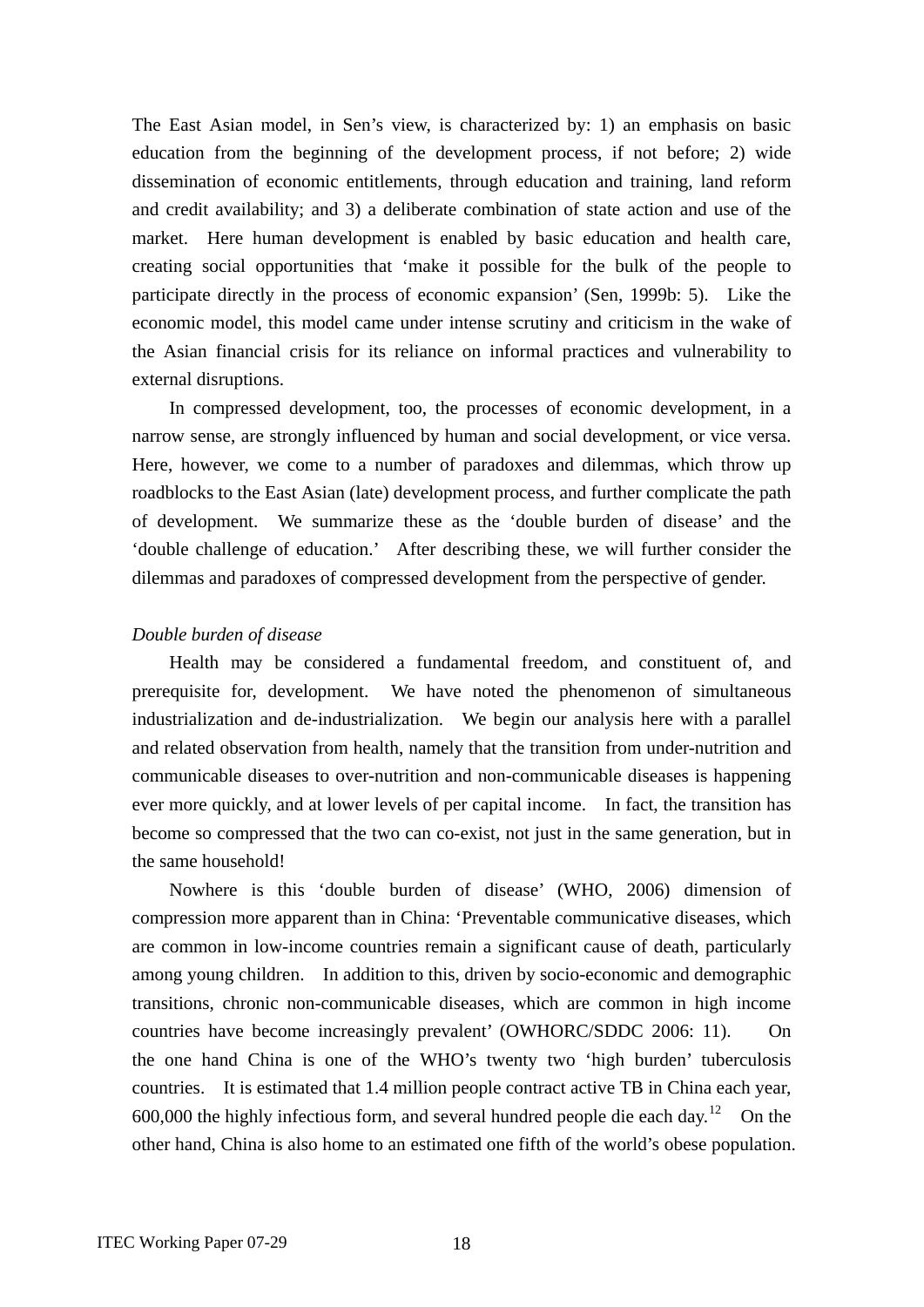The following quote by Popkin provides a vivid image of changes inducing the phenomenon:

Another way to consider the types of change the developing world is facing is to consider an urban squatter's life and rural villager's life in China, 20 years ago and today. During the 1970s, food supply concerns still existed, there was no television, limited bus and mass transportation, little food trade, minimal processed food existed, and most rural and urban occupations were very labour-intensive. Today, work and life activities have changed: small gas-powered tractors are available, modern industrial techniques are multiplying, offices are quite automated, soft drinks and many processed foods are found everywhere, TVs are found in about 89% of households (at least a fifth of which are linked to Hong Kong Star and Western advertising and programming), younger children do not ride bicycles, and mass transit has become heavily used. Multiply such changes by similar ones occurring in much of Asia, North Africa, the Middle East, Latin America and many areas (particularly cities) in sub-Saharan Africa and it is evident that the shift from a subsistence economy to a modern, industrialized one occurred in a span of 10-20 years. In Europe and other industrialized, high-income societies, this occurred over many decades or centuries (Popkin, 2002: 206).<sup>[13](#page-38-1)</sup>

Not only are non-communicative diseases costly to treat compared to infectious diseases, but the compression produces distinctive deleterious effects. Low weight infants develop problems with their metabolism that later increase risk of obesity when they are exposed to a new diet and activity pattern (Hoffman *et al*., cited in Popkin, 2002). Thus countries like China are building up enormous health problems that earlier developers, and even late developers, did not experience.<sup>[14](#page-38-1)</sup>

There are further twists; in developed countries there is typically an inverse relation between obesity and socio-economic status. In compressed developers like China, there is a positive relation. The rural poor have still not acquired the extra income to consume more (animal) fat-rich food, sedentary lifestyles, and food prepared away from home. This is not the case among the growing numbers of urban middle class families, whose propensity to consume such food may be further exacerbated by recent memory of economic hardship, and an associated positive view of excess body weight. $^{15}$  $^{15}$  $^{15}$ 

Thus the problem is worst where socio-economic change has been most rapid, and the prognosis is not good for the immediate future, with increasing urbanization, rising incomes and changing lifestyles. Added to this is the prospect of a domestic retail revolution.<sup>[16](#page-38-1)</sup> Rising obesity in countries like China has been linked to urban lifestyles that include not just increased consumption of animal fat, but food produced by the modern food industry. TV viewing does not just a lend itself to a sedentary lifestyle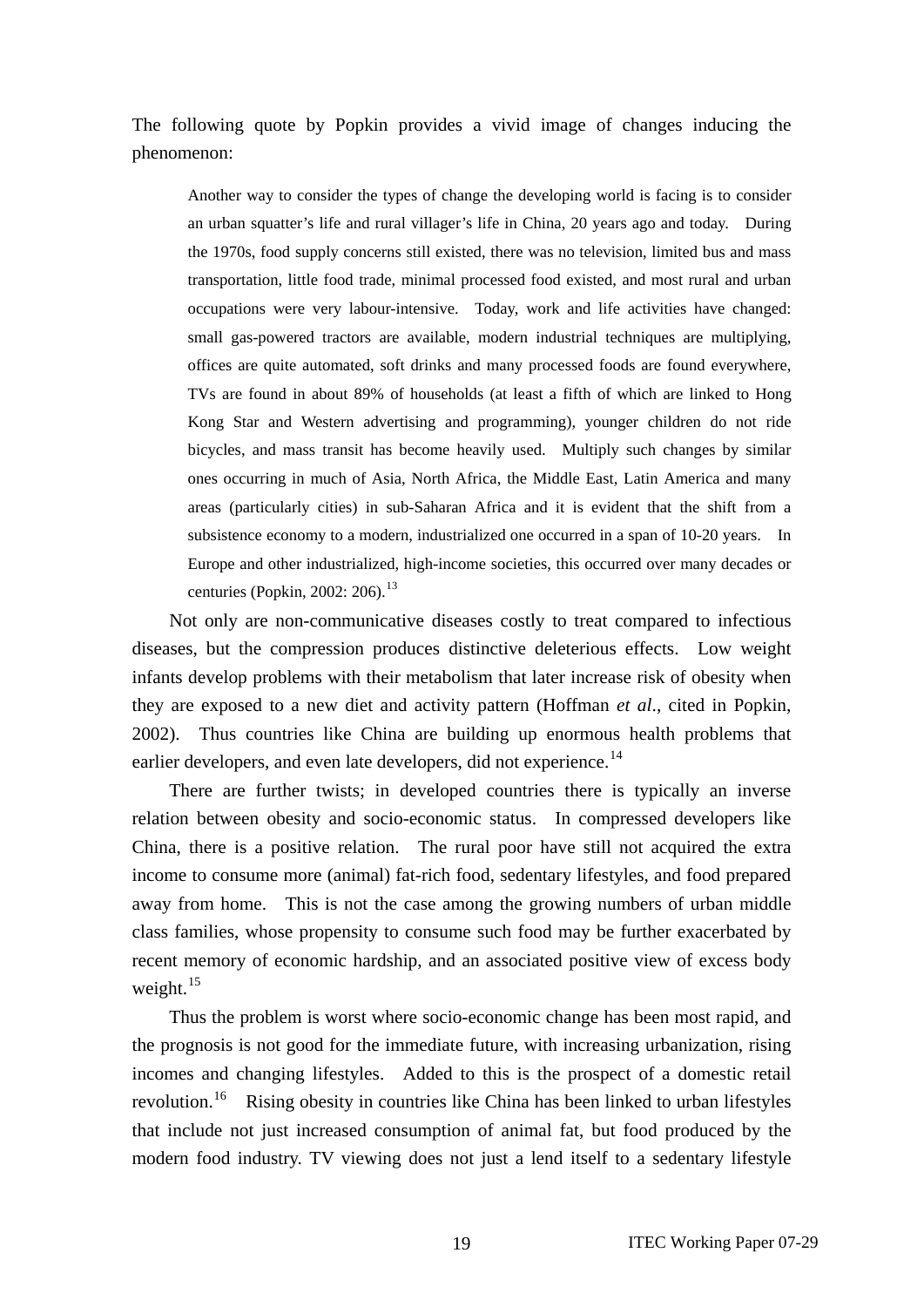featuring, but viewing of consumer advertising produced with sophisticated marketing techniques (cf. Popkin, 2001). Increased access to the Internet increases exposure to online advertising and 'advergames,' which frequently breach even minimal standards of regulation to protect children, as recognized by the International Obesity Taskforce's call for an international code in 2006.[17](#page-38-1) Thus there is an *inbuilt driver* amplifying the effects of changing diets, occupations and lifestyles in compressed development.

Further complicating the situation are problems related to food safety. Where the emphasis has until very recently been on increasing production to feed China's population, the sudden and rapid expansion of the food industry (estimated at RMB 1.6 trillion, or US\$193.4 billion in 2004; three times the 1997 figure) has also seen a huge increase in various types of contaminants. Price pressures from major retailers abroad are a contributing factor. With compressed development, the control systems which were implemented relatively late in NDCs must be put in place over a much shorter time span, earlier, and with fewer resources.<sup>[18](#page-38-1)</sup>

## *Double challenge of education*

China's  $11<sup>th</sup>$  Five Year Plan (2006-10) envisages an increase in government expenditure on education, aiming at 4% of GDP in order for it to achieve levels of 'middle income' countries. Major challenges are to 'promote and consolidate the nine-year compulsory education,' particularly in rural areas, as well as the eradication of illiteracy; the so-called 'two basics.'<sup>[19](#page-38-1)</sup> Indeed, the proportion of children moving from primary to middle school has risen markedly, and may soon be effectively universal. However, as in other developing countries, the proportion completing middle school, and in particular the proportion going on to high school after middle school, is substantially smaller, especially among girls. Still, the proportion going on to (senior) high school jumped from 43.6% in 1992 to 58.3% in 2002, according to Chinese Ministry of Education statistics. $20$ 

On the other hand, these same statistics show an even more dramatic rise in the proportion of high school graduates going on to some form of tertiary education or training. There has been a phenomenal increase in participation in tertiary education among the 18-22-year old cohort, from just 4% in 1990 to 21% in 2005 (OECD/MoE 2007: 15). Moreover, within tertiary education the rise of students on Masters and Ph.D programmes has been even more pronounced (ibid.: 17). Thus there appears to be a bifurcation, with many students, presumably in rural areas, leaving school at or before the end of middle school, and an increasing proportion of the remainder, presumably in urban areas, completing high school and going on to tertiary education. Such has been the increase in the latter that many graduates of tertiary institutions have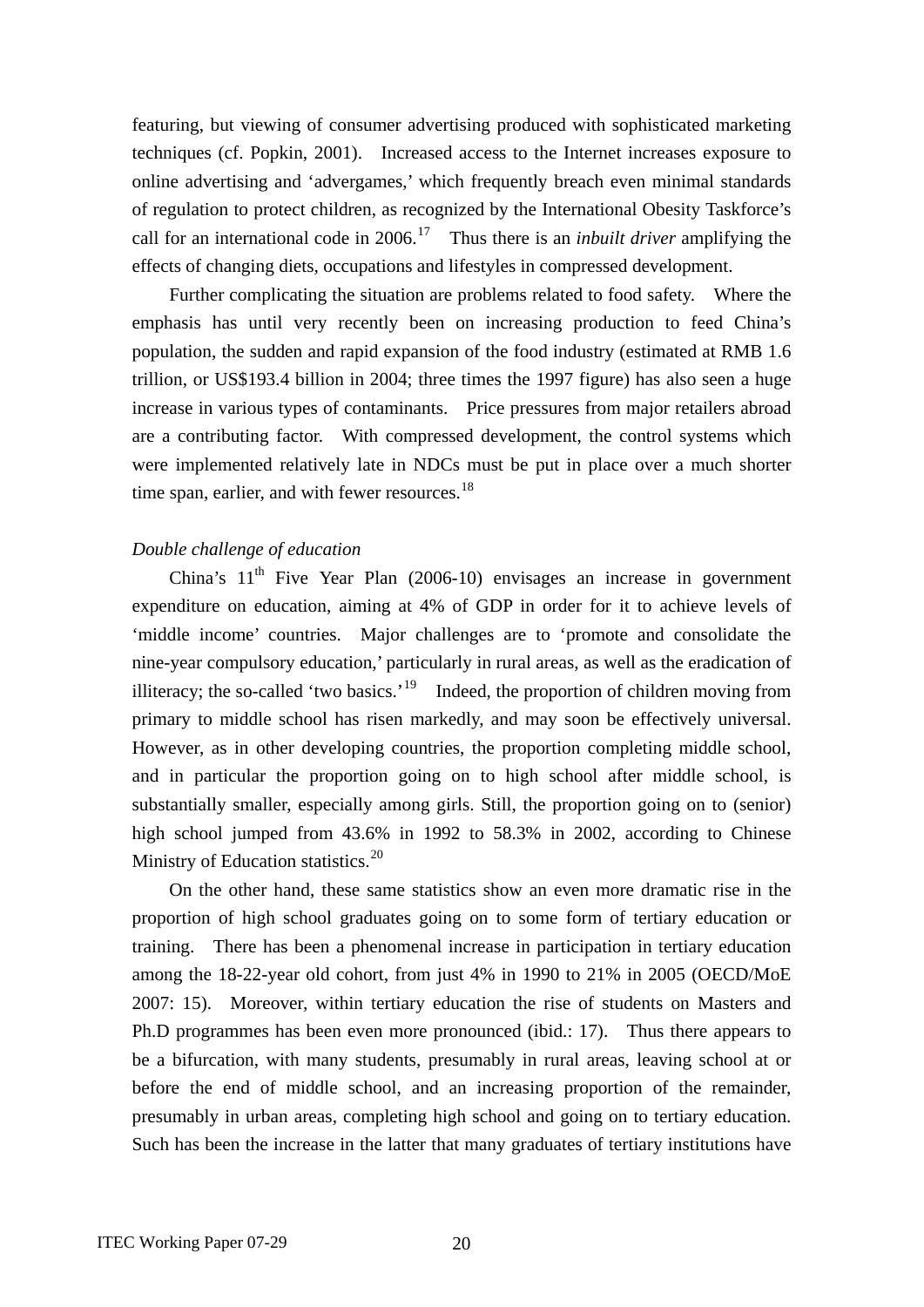been unable to find jobs (reputedly over a quarter in 2005), and with debts to pay, many allegedly regret their decision to attend such institutions. $^{21}$  $^{21}$  $^{21}$ 

In consolidating its compulsory education system to promote economic and social development, China appears to be following the route of other East Asian late industrializers, such as Japan and South Korea. The huge expansion of tertiary education is happening comparatively earlier, however, and the expansion of postgraduate education, in particular is happening at *the same time* as Japan, at a time when half of the Chinese labour force is still engaged in agriculture, and while it is industrializing, rather than undergoing a post-industrial transition.<sup>[22](#page-38-1)</sup> This might be interpreted as credential inflation – the 'diploma disease' (Dore, 1976) – but it also reflects the different type of development paths opening up in China, including engaging and in with foreign firms, and the development of indigenous science and technology.

Mass participation in tertiary education, moreover, presents the Chinese government with a double challenge, namely improving the quality of provision, learning experiences and job prospects, at the same time as promoting and consolidating compulsory education. It will need every bit of its 4% of GDP, and more, to do so.<sup>[23](#page-38-1)</sup>

## *Gender and compressed development*

As Chang (2002a) has shown, legislation promoting gender equality has been passed earlier and earlier (in terms of per capita GDP) in later developers, often under pressure from international institutions and conventions. Achieving it, however, is an entirely different matter. The reality is that economic development processes are gendered, and have different outcomes for men and women. This applies even (or perhaps especially) to East Asian late developers, despite their 'relatively egalitarian income distribution' and 'removal of unfreedoms.' For many policy makers, and scholars, 'people' or 'humans' generally means an 'unmarked male' (Hershatter: 2007: 107).

Studies of gender and development have started with the recognition that 'women were there, too' (ibid: 51). In the case of East Asian late developers, this can mean in the labour intensive factories in early stages of industrialization. In succeeding stages of capital intensive and high tech industrial development, however, 'de-feminization' typically occurred (cf. Cho et.al., 2004 on Korea, also Razavi and Pearson, 2004). Women were typically employed on less favourable terms, with inferior or no welfare entitlements, while non-paid domestic work went unvalued. Gradual improvements came later, in part with the rise of service sector employment.

Is the situation any different under compressed development? It appears so.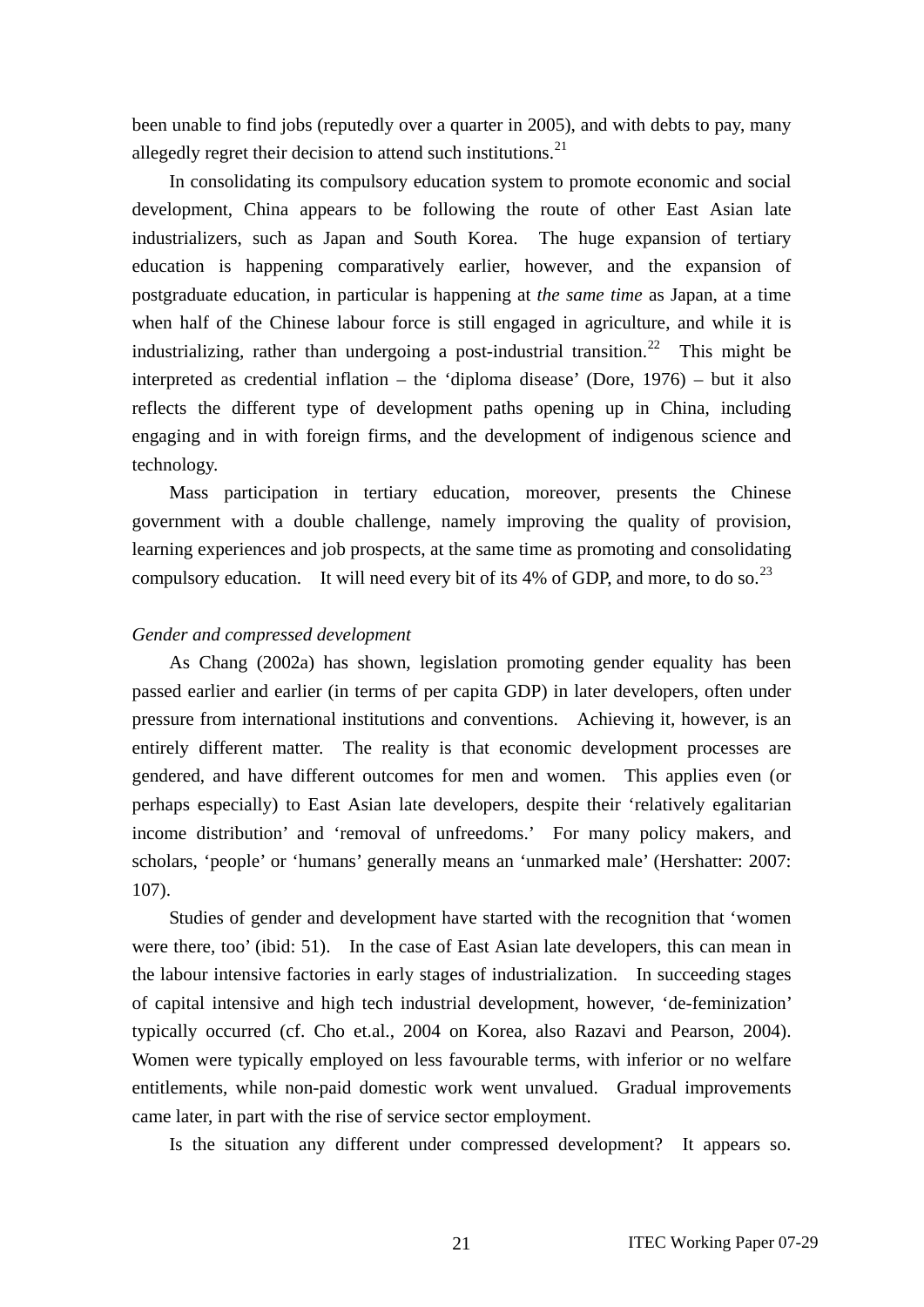Compression produces bifurcated, and sometimes unpredictable, results. At a very basic level, the value placed on male babies for future productive and welfare reasons, commonly associated with pre-industrial societies, may not only persist, but be stimulated by (supposedly gender neutral) social policy seeking to limit population growth, and be amplified by modern medical technology, resulting in large numbers of 'missing girls.'<sup>[24](#page-38-1)</sup> Girls may also face discrimination over access to nutrition, medical treatment and education, magnifying gender differences. For instance, illiteracy in China has declined markedly among both men and women, but in 2000 almost three quarters (72.7%) of those illiterate were women, up from 70.1% in 1990 (NBS, 2004: 59). An All-China Women's Federation survey in 2001 found declines in womens' social status in a variety of dimensions.<sup>[25](#page-38-1)</sup> This is in spite of China's ratification of a number of international treaties on human and womens' rights, and extensive legal protection (ibid.).

On the other hand, there will be growing numbers of women seeking advancement through education and work, drawn to the cities, or in the case of elites, going abroad for higher education. The rapid increase in Chinese tertiary education noted above, for example, is marked by an even higher increase on the part of women, from 35.4% of those registered in 1995 to 44.0% in 2002. The proportion of women among those registered for Masters degrees rose from 28.0% to 38.7%, and for Doctorates from 12.0% to 26.0% over the same time (NBS, 2004: 63). Surveys have also found high ratios of businesses with women in senior management posts, and high ratios of women senior managers.<sup>[26](#page-38-1)</sup> Elite women who go abroad to study might either stay abroad, or return to work for foreign firms or the 'progressive' domestic businesses that interact closely with them through global value chains linkages. $^{27}$  $^{27}$  $^{27}$ 

Paradoxically then, while potentially promoting gender equality within mainstream society, a result of compression could be further enforcement of gender inequality. The predictable outcome will be an amplification of phenomena already evident in late industrializers like Japan and Korea; delayed/late or non-marriage, declining birth rates and accelerated ageing of the population.<sup>[28](#page-38-1)</sup> This means that compressed developers will confront the distributional questions associated with ageing, without adequate accumulated resources to deal with them, just as they have not accumulated the resources to deal with obesity. They will also face gender-related social tensions, including the trafficking of women, and large numbers of unmarried, potentially frustrated, men.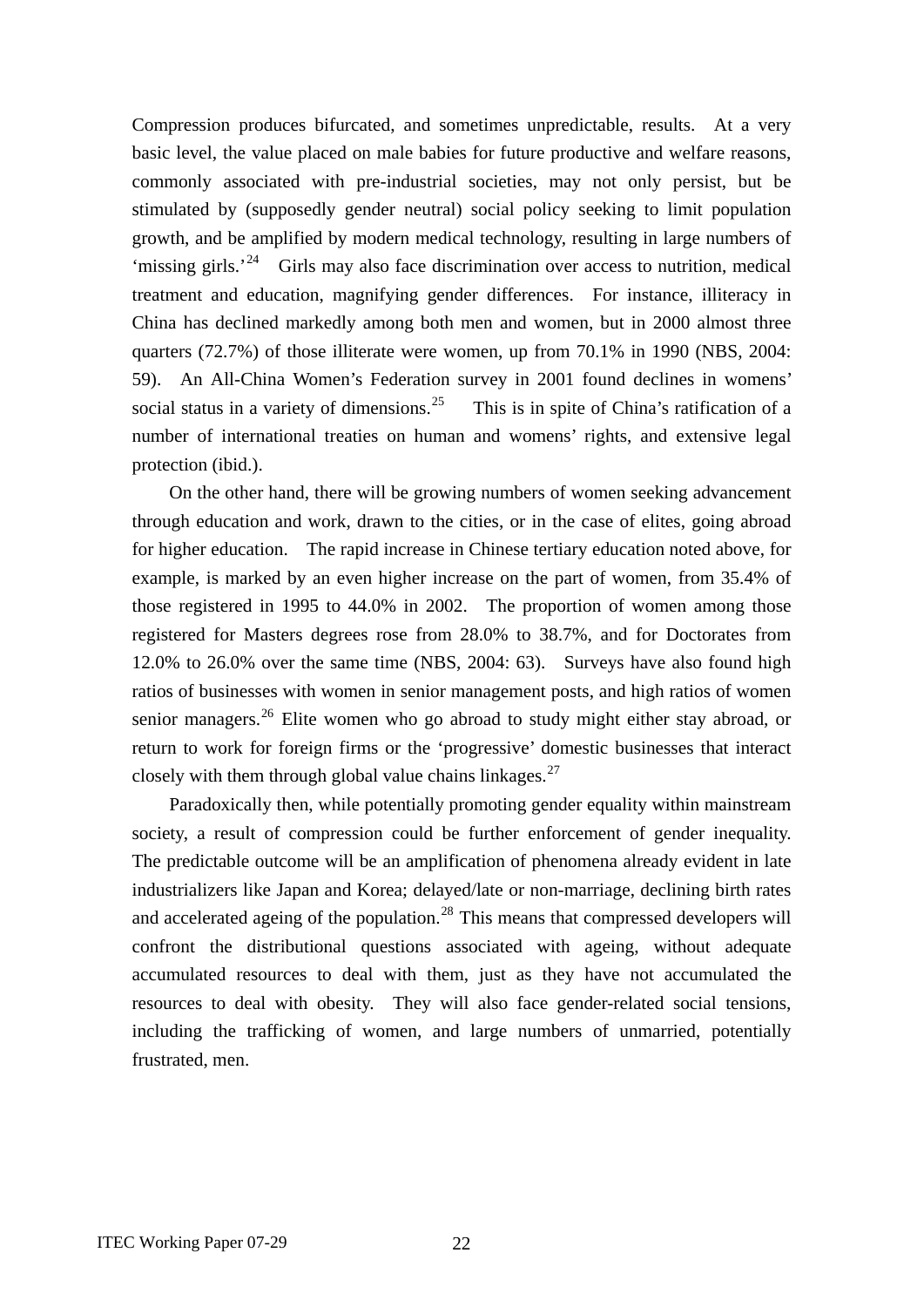#### **5) Policy stretch through compression**

Our analysis so far reveals four distinctive sets of policy dilemmas facing the compressed developer. First, there is the choice of which path or paths to follow for economic development. This involves not just industrial policy, but economic, trade and related policy areas as well. Second, the compression of stages of development reinforces the simultaneous pursuit of multiple targets, including those commonly associated with different stages of industrialization on the one hand, and de-industrialization on the other. Third, in human and social development, the consequences of compression create new and unanticipated challenges, in health, education and a range of social policies. And fourth, there is the difficulty of co-ordination between all of these, rendered particularly problematic by their respective complexities.<sup>[29](#page-38-1)</sup> This would be a tall ask for any government and bureaucracy; it is an especially tall ask for would-be developers with limited resources (and a lot of mixed advice and pressures over what to do by others). $30$ 

The inevitable result is 'policy stretch,' a thin spread of resources, and limitations to policy implementation or enforcement. In education and training, resources will be spread over basic education and training institutions, through to tertiary education, pulled by a multi-pronged economic development strategy. Health resources oriented to fighting malnutrition and infectious diseases must be switched rapidly to tackling obesity and non-communicative diseases, not just retrospectively, but proactively, which is much harder. The tight focus of late development is impossible in this new context.

Policy stretch will have critical impact on government-market relations. With policy stretch (and with strong encouragement by NDCs and development institutions, some of it self-interested), there will be a strong temptation to allow the role of the market to expand (relative to the late developer), either explicitly or tacitly, or to barter with those likely to benefit from the expansion of markets to fill gaps, such as multinational corporations. Conventional forms of policy implementation will be strongly challenged. For example, not only is the industry mix different, but the mix of players is different as well (including more foreign multinationals), making it more difficult to formulate and implement industry-targeted industrial policy through various intermediate industrial associations, which played a key role in late developers.

The combination of policy stretch, and ambivalence over whether to follow the late development logic or the expanded market logic imported with globalization, has two possible outcomes. More optimistically, it is likely to encourage the government to pursue policies of framework setting and (somewhat hopefully) output monitoring, with less direct involvement than in the late developers. More pessimistically, this policy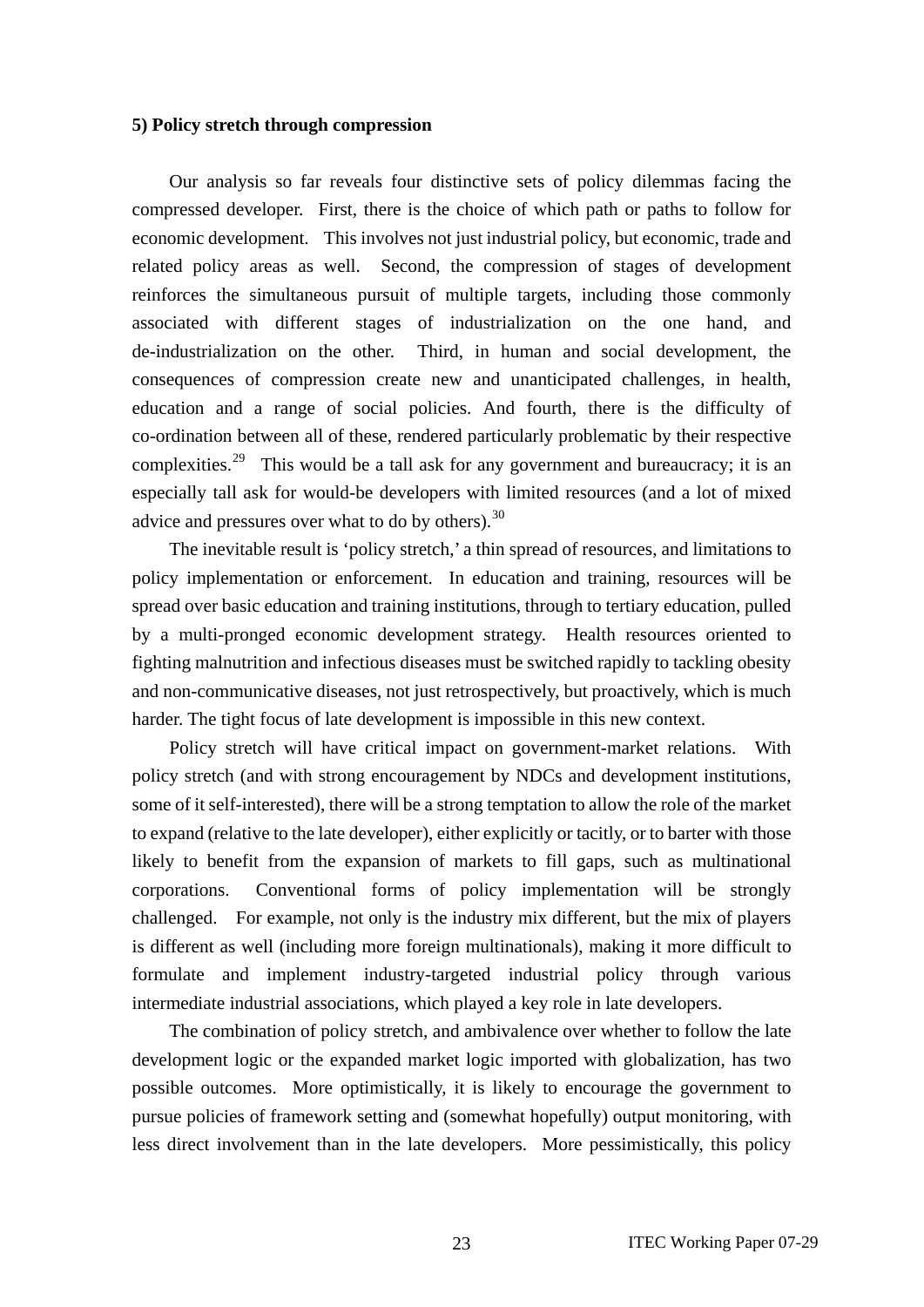ambivalence might engender policy chaos, an incoherent mix of policy initiatives that open the door to cronyism, organized crime and environmental devastation. This is the opposite of the 'state capacity to act' promoted by Evans (1995) as the lynchpin of late development.

As a result of a less emphatic commitment to industrialization, policy stretch, and an expanded role for the market (including global buyers, foreign investors and global capital), support for universal entitlements will be less forceful, and inequality will not be reduced as significantly as in the late developers. In fact, it may grow. To those who have already climbed the ladder, and have witnessed the growth and decline of the welfare state, this may seem natural, but in the compressed developers, spiking inequality will add to social tensions, with limited resources to defuse them. Labour unions associated with the industrialization experience are likely to be weak or fragmented in compressed developers. Some of their functions may be taken up by NGOs, but fragmentation will limit their potential for interest mediation and adjustment ('concertation').

As these comments suggest, a range of current debates can be re-cast from the new perspective of compressed development. For example, the debate over the decline of developmental states is largely confined in the framework of late development, that is, the debate remains very much contingent upon the postulation of government versus market.<sup>[31](#page-38-1)</sup> Instead of viewing governments of late developers as engaged in a struggle to re-gain the control they possessed in the past, however, it is probably more productive to see them facing a new set of issues and challenges, exacerbated by policy stretch. Thus, whether developmental states are in decline or in transformation should be reassessed in the context of compressed development, rather than late development.

Policy stretch will also have geographic consequences. Economic development *per se* is geographically uneven. As Jacobs (1984) argues, a limited number of cities develop the capabilities of improvisation and innovation that spark development, and while these qualities spread to their hinterlands naturally, other cities and regions, lacking these dynamic capabilities, rely on trading resources or welfare transfers. In fact, Jacobs asserts, the national economy is at best a myth, at worst a relentless drain on the vitality of innovative cities. This assessment may be pessimistic, but it highlights the fact that countries with low gini coefficients are either very poor, or combine human development with a range of income equalizing mechanisms, such as transfers to rural areas through food subsidies and public works.

In the compressed developer, the ability of the state to spread the benefits of economic growth through redistribution policies (from cities to rural regions, for example) will be strained. Geographic inequalities in the distribution of growth will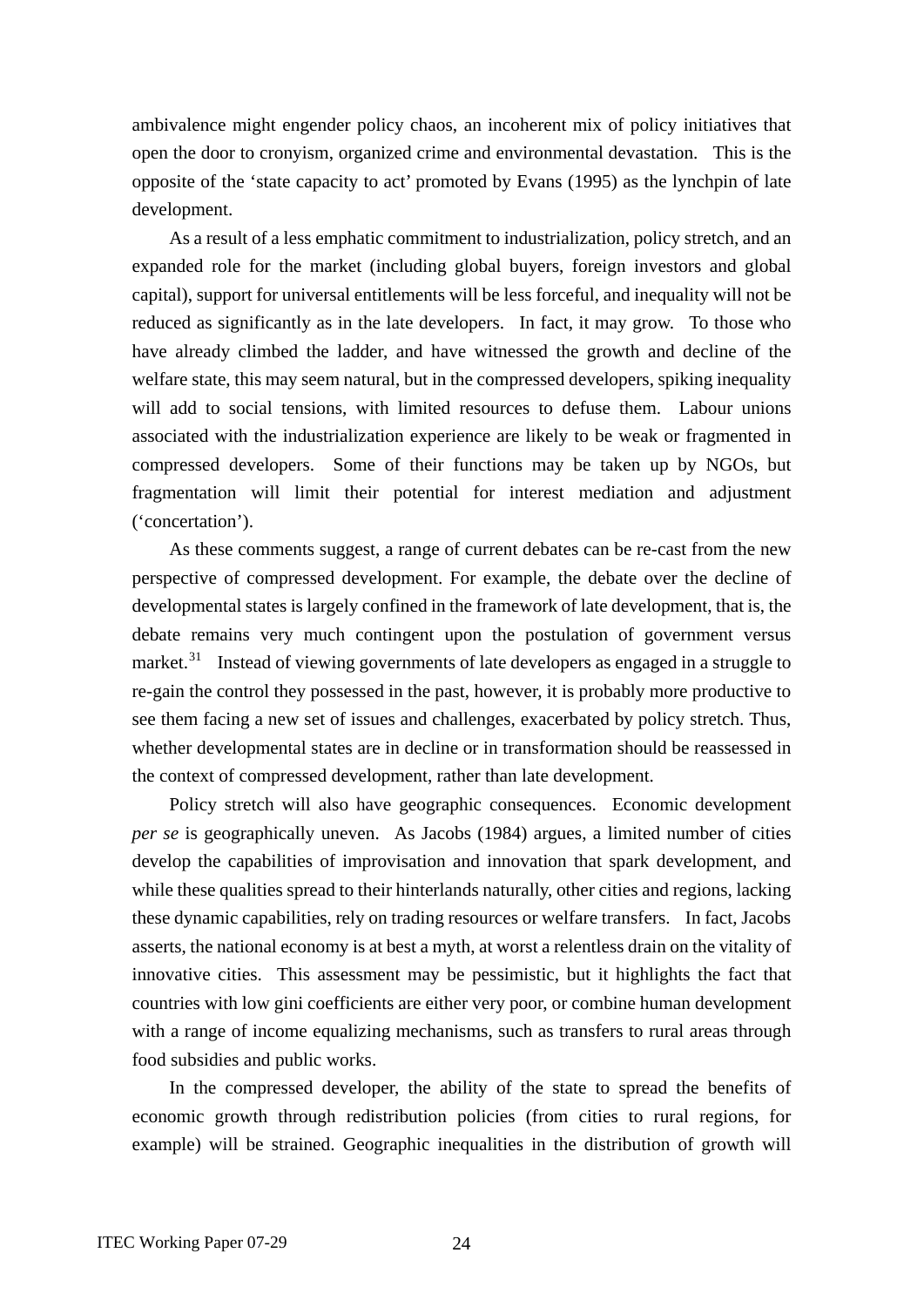therefore be pronounced, as some key cities and their surrounding regions will be fully engaged in rapid growth and transformation, while others will still be little effected, in a fundamental way, by economic development in those cities, save perhaps for a population drain of young workers which threatens their very ability to generate economic growth locally.

In fact, policy makers may well have created inequalities themselves through concerted investment in the most innovative cities, or the creation of special economic zones (SEZs), such as those pioneered in Taiwan and used famously in coastal mainland China such as Shenzhen, adjacent to Hong Kong. SEZs involve transfers through tax incentives, and often public-private partnerships, while enlisting foreign investment, initially for the ports of entry and exit required for real-time integration in global value chains. An attraction is that these focal cities and regions enable trade and economic development doors to be opened in a controlled and manageable manner. They are a quintessential institution for compressed development, as they offer the prospect of rapid economic development, which hopefully can then be diffused in a controlled manner through backward and forward linkages into the wider economy. However, where they succeed they can also create 'islands of prosperity.'<sup>[32](#page-38-1)</sup>

Somewhat less controversially (in terms of transfer payments), concentrations of globally-connected economic activity may be promoted by 'cluster' and 'corridor'-type industrial policies. These are attractive for various reasons – on the one hand they offer the promise of 'swimming with the current' by building on established capabilities and concentrations of expertise, but they may also be blended with regional policy (potentially to serve as wealth distribution mechanisms). They can also be used to promote basic industrialization, global value chain participation, or technological innovation, and in fact, many cluster and corridor plans blur the differences between these. They are also seen as modern and 'politically correct' (to development organizations and foreign capital) in that NDCs also commonly pursue them.

Finally, it should be noted that when Gerschekron first introduced the idea of late development, he discussed both the challenges posed by late development and the solutions of a small number of late developers. In this article, compressed development is juxtaposed as a condition and a phenomenon, and indeed an ideal type. We will have to wait for a clearly successful compressed developer to emerge, and be aware that success stories are likely to be limited in number. Just as successful late developers tackled the challenges of their time, however, successful compressed developers will have tackled the challenges we have identified, and created new solutions.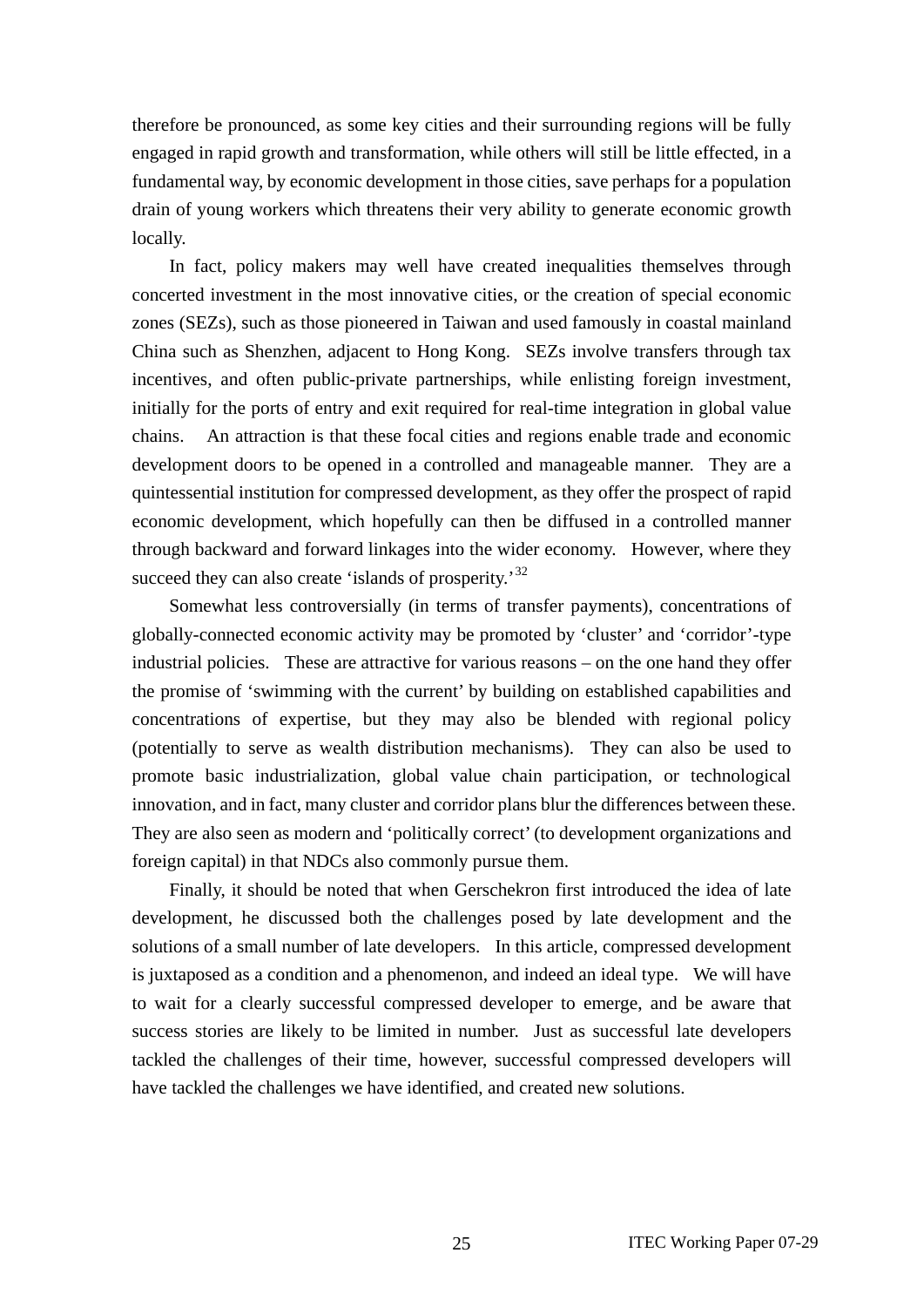#### **Concluding comments**

Late developers created different paths to industrialization than the earliest developers. In this paper we have argued that the development path is changing yet again, significantly enough for us to seek a different label to describe it. We have used the label 'compressed development,' recognizing that all late development is compressed in the sense that it accelerated, but that new development paths through engagement with global value chains introduces levels of simultaneity and international engagement that is qualitatively different from those of archetypical late developers.

There has been much reflection and criticism in recent years about Western-centric notions of development. On top of this, newly developed countries have been accused of 'kicking away' the ladder of development they themselves climbed, creating a distorted field for would-be developers. If they are unable or unwilling to remember their own past, they are even less likely to (spontaneously) recognize and understand the distinctive dilemmas associated with compressed development. This creates grave risk, because the disjuncture between the state's capacity to act and the pace of change may 'stretch' policy tools to breaking point. With compression come problems associated with simultaneous industrialization and de-industrialization, extreme wealth and poverty, and the social frictions associated with the simultaneity pre-industrial, industrial, and post-industrial societies.

By adopting the perspective of compression, we hope to generate interest and debate over these dilemmas. We have also sought to delineate a ground between late development defensiveness one hand, and globalization evangelism on the other; a policy space that lies between state-led development and neo-liberal marketism. The role of the state remains crucial, but more subtle, complex. and difficult than in the past.

The dynamics intensifying compression are powerful. On the one hand, would-be developers seeking to play 'catch-up' are chasing a moving target. Science and technology-based innovation in NDCs has undergone 'intensification' (Dodgson, Gann and Salter, 2005). Product cycle times have been drastically shortened through synchronization of inputs (Best, 2001) extending back into R&D and forwards into sales. With global integration, many of the engines of compressed development may remain firmly located in advanced economies, even as they drive the pace of development in NDCs past the coping point of the state. On the other hand, NDCs themselves are forced to run as developing countries claim a stake in production and value chains, and seek to claim a more significant stake. These dynamics, then, are mutually reinforcing and beyond the tight control of any single state. The policy stance of compressed developers is less akin to 'governing' domestic markets, and more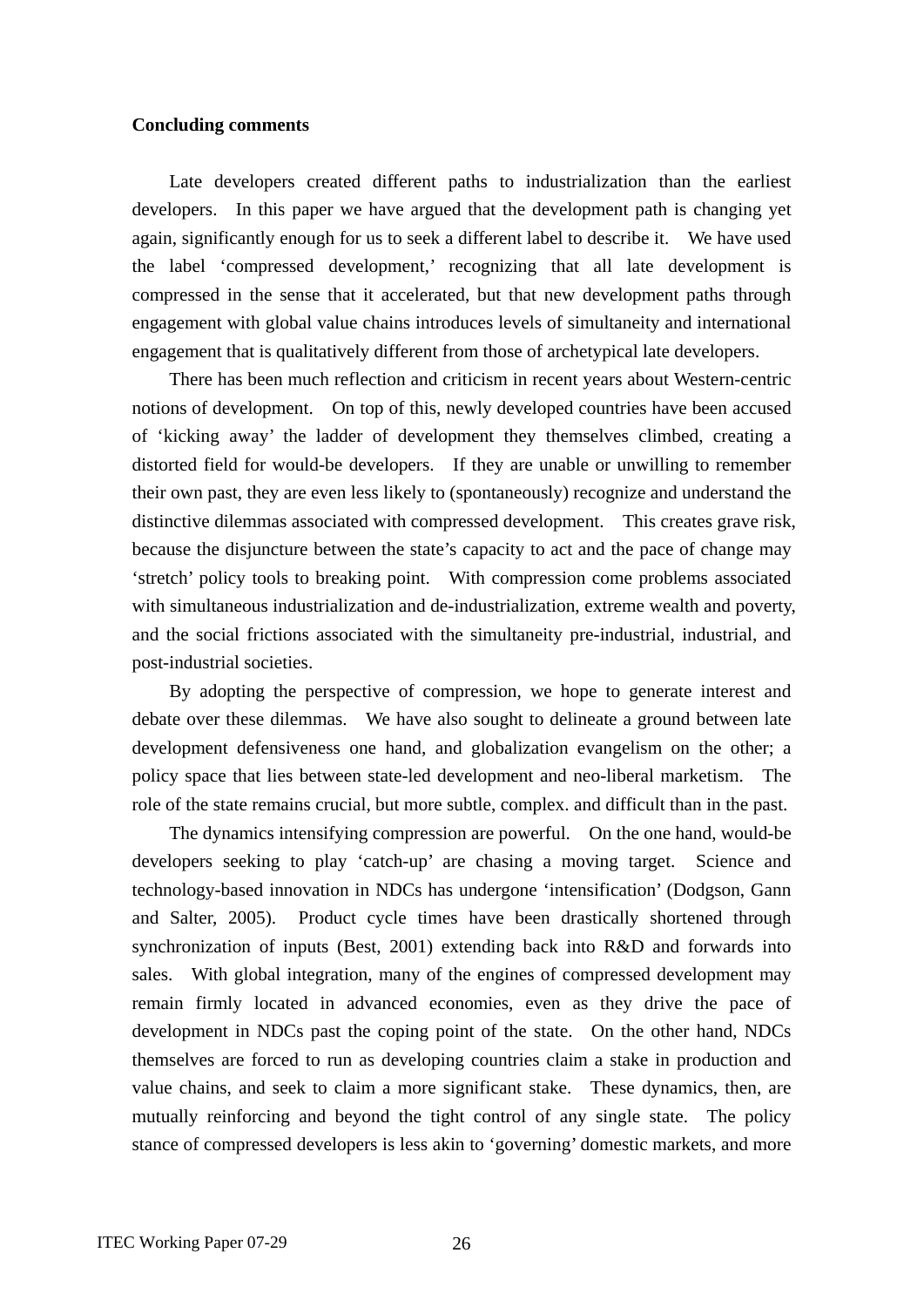to surfing the waves propagated by globalization without falling behind or crashing into the foam. This difficult balancing act requires agility and a clear understanding of the forces at work.

Perhaps most significantly, the compressed development perspective enables us to analyze phenomena previously treated completely separately, such as growing the productive economy and the 'double burden of disease.' By bringing diverse phenomenon and problems together in the framework of compression, we can begin to appreciate the challenges that confront would-be developers today, and to engage more constructively with them.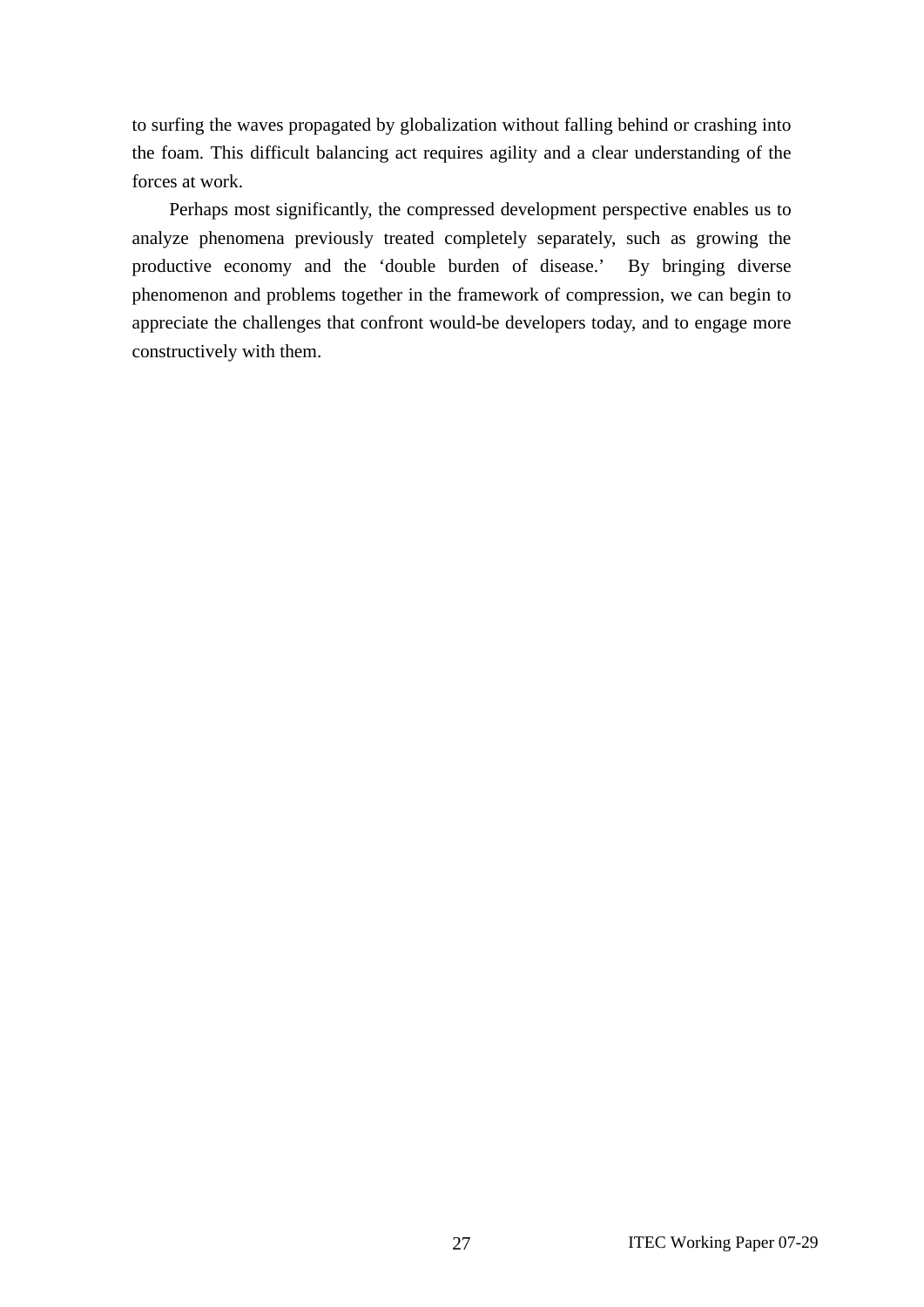## **Notes:**

1 See, for instance, contributions to Navarro ed., 2007.

2 Japan's development from the late  $19<sup>th</sup>$  century is a better case of a state-led development than Russia according to scholars like Schwartz (2000: 95).

3 From the late 1990s, however, there has been increasing debate as to whether East Asia's geese are still flying in formation, and in the same direction. See Kojima, 2000; also Ozawa 2001 on the ailments of the lead goose Japan due to path dependence.

4 Rowthorn and Coutts cite five sets of reasons for de-industrialization, namely specialization (activities formerly carried out in manufacturing organizations are separated out – this is a reclassification, rather than de-industrialization per se); consumption (less income relatively speaking spent on manufactured goods); productivity (rising faster in manufacturing than services, with a resultant shift from manufacturing to services – cf. Baumol, 1967); international trade (various effects, but notably a shift in certain manufacturing jobs to developing countries); and changing investment patterns.

5 Both studies point to the importance of policy, and criticize the influence of 'Washington Consensus', neo-liberal policies in forcing countries down the path of negative de-industrialization.

6 These observations come from interviews by Whittaker and Inagami with Korean and Taiwanese die and mould makers in 1997.

 $\frac{7}{1}$  According to Dean, Fung and Wang's (2007) calculations, China's 'vertical specialization' of exports, utilizing imported intermediate goods, increased in most industries between 1997 and 2002 – the opposite of what one would expect from progressive import substitution.

8 The IBM PC Division was in many ways the vanguard of de-verticalization at IBM, and the focus on design and marketing and select critical technologies and capabilities (e.g., integrated mouse pointer technology and notebook design in its Japanese 'Thinkpad' design facility) is a prime example of what a leading US 'manufacturing' firms had become during the 1990s though the process of co-evolution with it's global (mostly Asian) supply-base.

9 Interviews 19 March, 2007; Ling, 2006. Figures as of March 2007.

<sup>10</sup> A design services firm based in Taiwan, Mediatek, stepped into the breach with its own, highly integrated platform. The competitive problem this posed for the local handset makers was that the larger, more integrated platforms could not be as easily customized to create the differentiation on which the local handset firms based their competitive positioning. Thus a competitive window was opened for the multinational brands, whose internal design and system integration capabilities, built up over many decades, allowed them to retake market share.

 $11$  See, for example, Mkandawire, 2001; also other publications of the UN Research Institute for Social Development

<sup>12</sup> WHO Representative Office in China website:

[www.wpro.who.int/china/sites/stb/overview.htm](http://www.wpro.who.int/china/sites/stb/overview.htm) accessed 20 November, 2007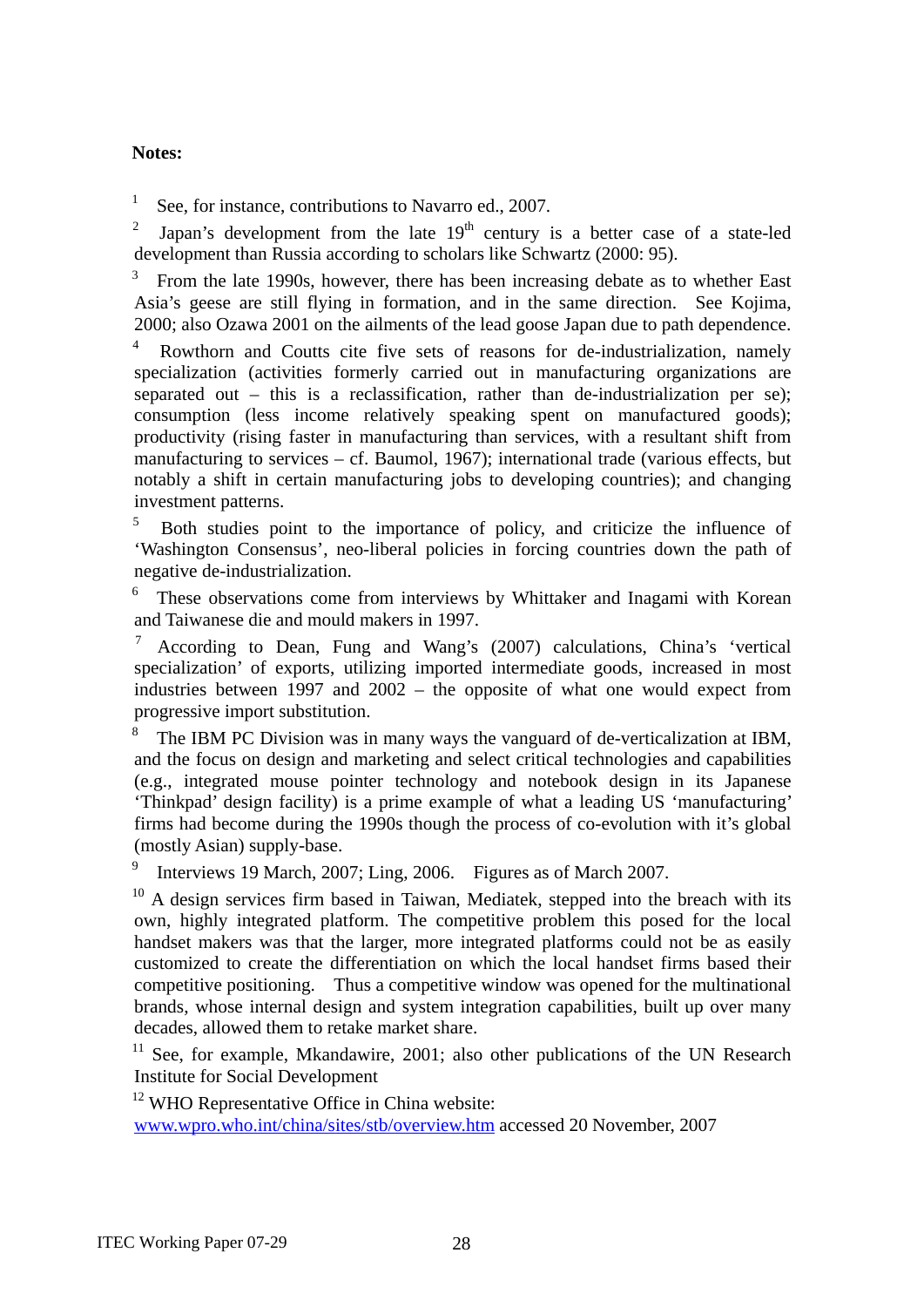<sup>13</sup> See also Prentice, 2006.

<sup>14</sup> Countries like South Korea and Japan had time to mobilize efforts to preserve the healthful elements of their traditional diet. See, for example, Lee, Popkin and Kim, 2002, for South Korea.

15 Wu, 2006. As the Chinese Vice Minister for Health noted: 'Parents and grandparents often fed their offspring excessively to make up for being fed inadequately themselves' (BBC News, 12 October, 2004). Cf. also Song, 2006.

<sup>16</sup> China's Tenth Five Year Plan envisaged an expansion in the number of chain stores from just over 20,000 in 2000 to 100,000 by 2005Huang Hai, director-general of the Department of Trade and Market under the State Economic and Tade Commission called for them to 'sharpen their competitive edge via re-organizations, acquisitions and mergers as soon as possible' (*China Daily*, 9 February, 2002; cf. also *China Daily* 19 November, 2002). Experiencing a retail revolution as they industrialize will have important consequences for how manufacturers develop in compressed developers as well (cf. Taylor, 2003: 197).

<sup>17</sup> IOTF press release, 5 September, 2006. IOTF is part of the International Association for the Study of Obesity.

<sup>18</sup> Hu Xiaosong, cited in www.china today.com.cn/English/e2005/e200506/p32.htm; accessed 1 August, 2007. These observations may be extended to pollution in general.

<sup>19</sup> China Education and Research Network: [www.edu.cn/20060310/3177910.shtml](http://www.edu.cn/20060310/3177910.shtml) accessed 14 November, 2007; also [www.moe.edu.cn/english/planning\\_n.htm](http://www.moe.edu.cn/english/planning_n.htm) accessed 25 November, 2007.

 $^{20}$  [www.moe.cn/english/planning](http://www.moe.cn/english/planning%EF%BC%BFs.html) [s.html](http://www.moe.cn/english/planning%EF%BC%BFs.html) accessed 14 November, 2007.

<sup>21</sup> www.edu.cn/degree  $1414/20060310/120060310$  166466.stml accessed 14 November 2007; also *China Daily*, 21 August, 2006 ('Students Regretting Attending University'). The latter commented that the might regret *not* attending even more.

 $^{22}$  Postgraduate participation in Japan almost trebled between 1990 and 2005, with the proportion of graduates advancing to Masters degrees increasing from roughly 6% to 17%: OECD/MEXT 2006: 136-37.

 $23$  OWHORC/SDDC (2006: 33) recommends a shift in resources towards the latter, from what it estimates as 10:2:1 (tertiary: secondary: primary) currently.

 $24$  On China, Hershatter (2007: 31, citing Chu, 2001) notes: 'Technically illegal, the practice of using ultrasound for sex determination is almost impossible to regulate, and skwed sex ratios have spread along with ultrasound machines from coastal to inland provinces.' From 108.5:100 in 1990, the ratio of newborn boys to girls increased to 117:100 in 2000, according to Chinese Sensus data. 7(E)xperts agree that the impact is likely to be negative in terms of the occurrence of violence, trafficking, commercial sex and sexually transmitted diseases' (OWHORC/EDDC, 2006: 13).

<sup>25</sup> Cited by Zhang Ye, 'Hope for China's Migrant Women Workers' at [www.chinabusinessreview.com/public/0205/ye.html](http://www.chinabusinessreview.com/public/0205/ye.html) accessed 24 October, 2007

 $26$  E.g. Grant Thornton International press release, 8 March 2007. Both mainland China and Taiwan were in the top echelon on both measures, but the social relations behind these figures were not explored. In general, well-off and elite women have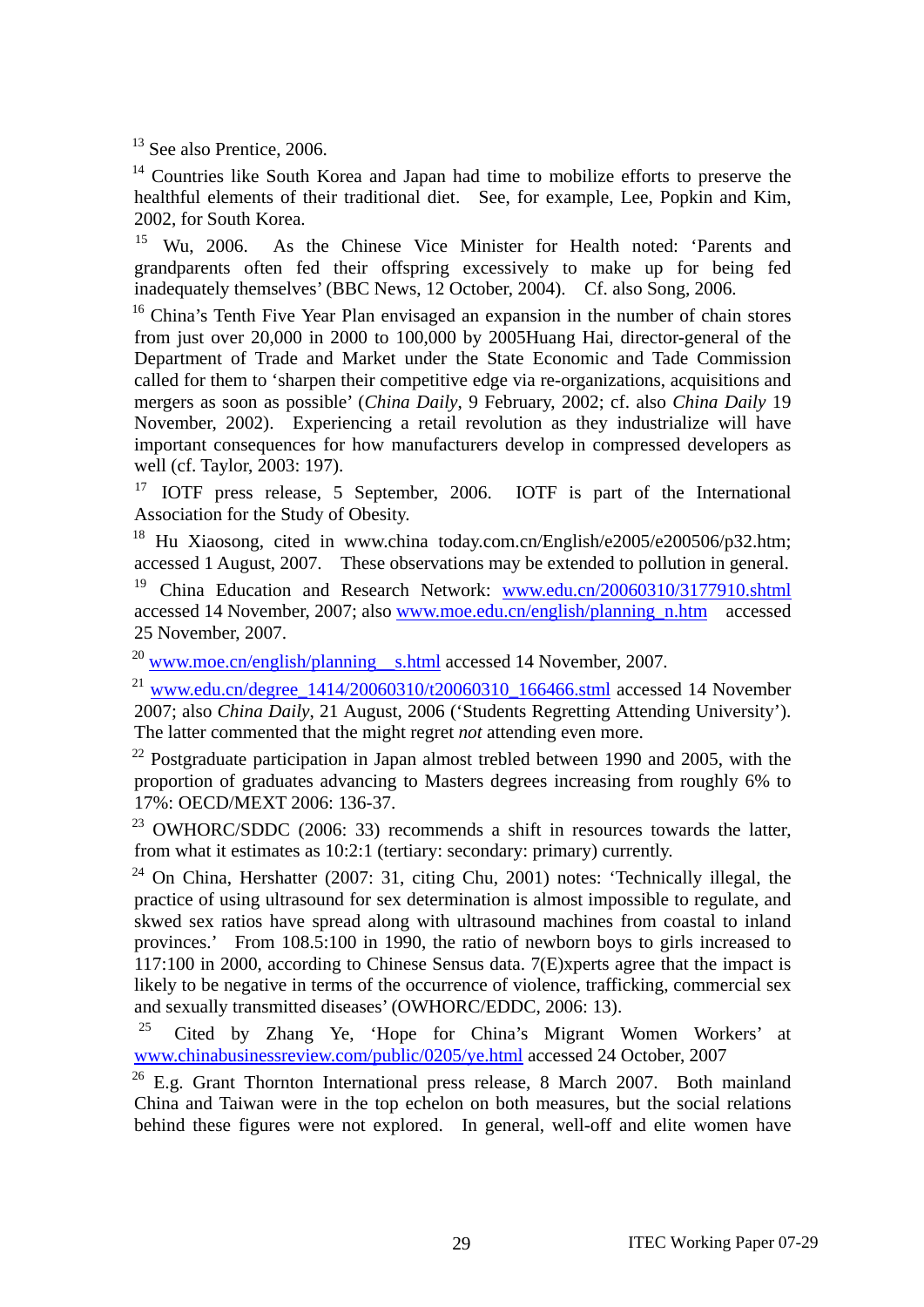received little attention from researchers of development, and gender (Herschatter, 2007: 113).

 $27$  Cf. Turner, 2006; Goodman, 1996; Bai, 2000. Surveys have also found comparatively high ratios of businesses with women in senior management posts, and high ratios of women senior managers in mainland China and Taiwan (also the Philippines, Hong Kong, Thailand: cf. Grant Thornton International press release, 8 March, 2007), but the social relations behind these not explored

 $28$  'Ageing but not rich: International, countries entering the list of ageing societies have per capita GDP of about US\$10,000 on average, compared with China's US\$1,500' (OWHORC/SDDC 2006: 14). China has one of the most rapidly ageing populations of any large country. The proportion of those aged 65 and over is expected to treble from 8% to 24% between 2006 and 2050. Already over 100 million people fall into this category: T. Kaneda at

[www.prb.org/Articles/2006/ChinasConcernOverPopulationAgingandHealth.aspx,](http://www.prb.org/Articles/2006/ChinasConcernOverPopulationAgingandHealth.aspx) accessed 16 November, 2007.

 $29$  For a concrete expression of these dilemmas, see OECD (2006): 'Challenges for China's Public Spending: Towards greater effectiveness and equity.'

 $30$  A good example, especially of the second set of dilemmas, is China's new Labour Contract Law, implemented in January 2008, replacing the Labour Law, itself only thirteen years old. Parts of the former are designed to establish basic rights and obligations in the employment relationship, which would offer greater protections, for example, to internal migrant workers. It also establishes an expanded role for labour unions. These provisions would normally be associated with industrialization, while other provisions are decidedly recent in the experience of NDCs, for instance 'non compete' provisions for senior managers, as well as regulation of agency, project and other 'non regular' work. A draft version made public in March 2006 elicited 200,000 responses in one month. The American Chamber of Commerce in Shanghai gained notoriety for its opposition to the draft, and a rebuke from the president of the (US) United Steelworkers Union for its 'immoral campaign to undermine Chinese workers' rights': FT.com, 2 May 2007 ('China's Labour Law Raises US Concerns').

31 See, for example, Kim, 1999; Moon and Rhu, 2000; Weiss, 2000; Liao, 2001; Maswood, 2002; Wong, 2004; Cherry, 2005; Kwon, 2005.

<sup>32</sup> The expression comes from Raghuram Rajan, former IMF chief economist, who adds: 'Governments can't change the environment in the entire country overnight. It's easier to create islands of good governance through focused intervention rather than the harder – and ultimately necessary – task of creating good governance everywhere' (cited by J. Adams, 'The Enduring Appeal of "Special" Zones', *Far Eastern Economic Review*, March 2007, 170, 2, Academic Research Library, p.13.) Rajan has criticized the transfers and perverse incentives involved in India's SEZs.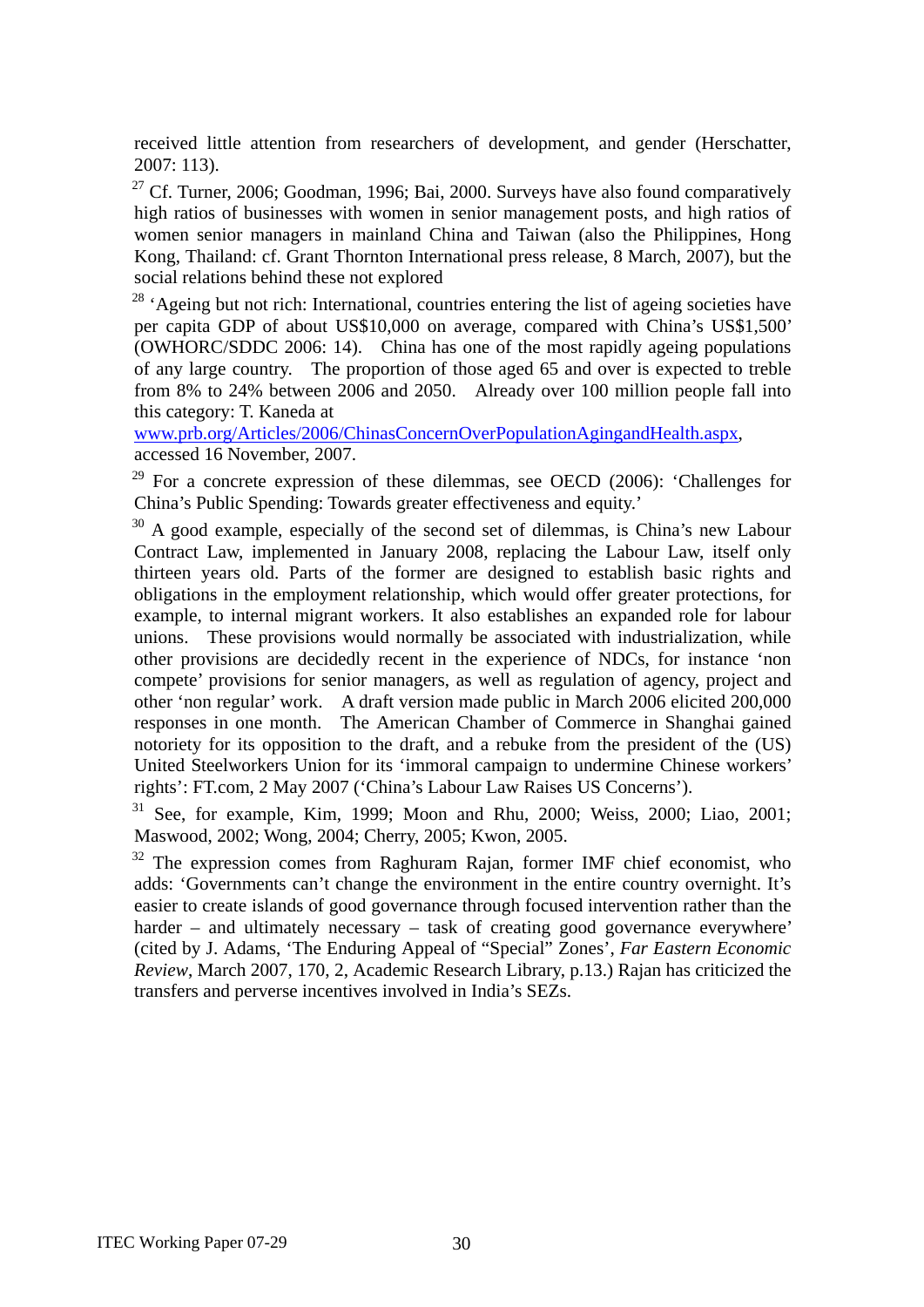#### **References:**

- Abernathy, F., J. Dunlop, J. Hammond and D. Weil (1999), *A Stitch in Time: Lean Retailing and the Transformation of Manufacturing: Lessons from the apparel and textile industries*, New York: Oxford University Press.
- Akamatsu, K. (1961), 'A Theory of Unbalanced Growth in the World Economy' in *Weltwirtschaftliches Arhiv* 86, pp.196-217.
- Amsden, A. (1989), *Asia's Next Giant: South Korea and late industrialization*, New York: Oxford University Press.
- ---- (2003), *The Rise of the Rest: Challenges to the West from late- industrialization economies,* Oxford: Oxford University Press.
- Amsden, A. and T. Hikino (1994), 'Project Execution Capability, Organizational Know-how and Conglomerate Corporate Groups in Late Industrialization' in *Industrial and Corporate Change*, 3/1, pp.111-47.
- Bai, L. (2000), 'The metamorphosis of China's Higher Education in the 1990s' in K. Sullivan ed., *Education and Change in the Pacific Rim*, Oxford: Oxford University Press.
- Balconi, M (2002), 'Tacitness, Codification of Technological Knowledge and the Organisation of Industry' in *Research Policy*, 31, pp.357-79.
- Baldwin, C. and K. Clark (2000*), Design Rules; Unleashing the power of modularity*, Cambridge, MA: MIT Press.
- Baumol, W. (1967), 'Macroeconomics and Unbalanced Growth: The anatomy of urban crisis' in *American Economic Review*, 57.
- Best, M. (2001), *The New Competitive Advantage: The renewal of American industry*, New York: Oxford University Press.
- Brusoni S. and A. Principe (2001), 'Unpacking the Black Box of Modularity: Technology, products, and organisations' in *Industrial and Corporate Change,* 10(1), pp.179-205.
- Cairncross, A. (1979), 'What is De-industrialization?' in F. Blackaby ed., *De-industrialization*, Oxford: Heinemann.
- Chandler, A. (1990), *Scale and Scope: The dynamics of industrial capitalism*, Cambridge MA: Belknap Press.
- Chang, H-J. (2002a), *Kicking Away the Ladder: Development Strategy in Historical Perspective*, London: Anthem.
- ---- (2002b), 'The Role of Social Policy in Economic Development: Some theoretical reflections and lessons from East Asia' prepared for UNRISD, Geneva.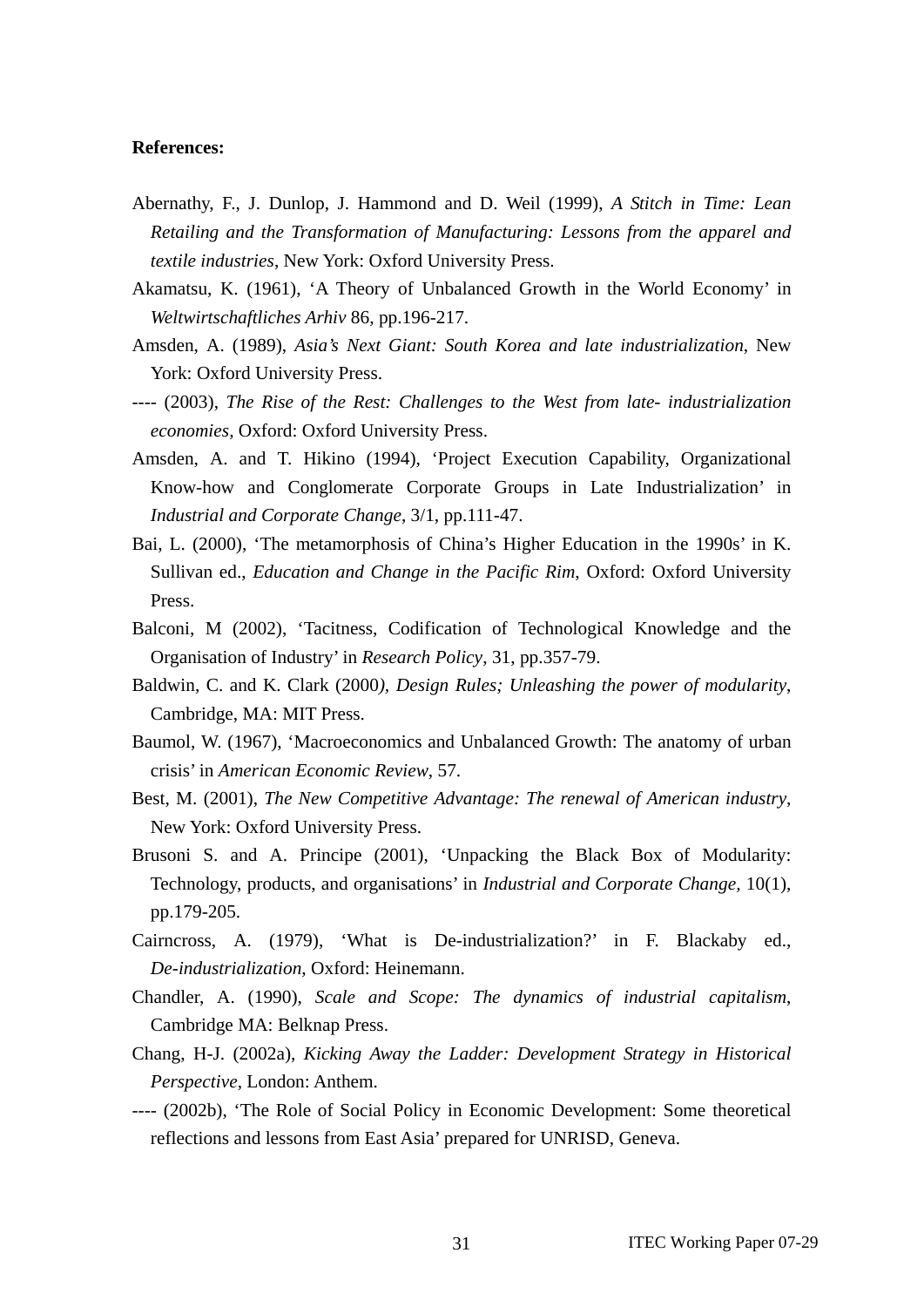- Cho, H., A. Zammit, J. Chung and I.-S. Kang (2004), 'Korea's Miracle and Crisis: What Was In It for Women?' in in S. Razavi, R. Pearson and C. Danloy ed.s, *Globalization, Export-oriented Employment and Social Policy: Gendered connections*, London: Palgrave Macmillan.
- Dasgupta, S. and A. Singh (2006), 'Manufacturing, Services and Premature Industrialization in Developing Countries: A Kaldorian analysis', UNU-WIDER Research Paper 2006/49.
- Dean, J., K-C. Fung and Z. Wang (2007), Measuring the Vertical Specialization in Chinese Trade,' US International Trade Commission Office of Economics Working Paper 2007-01-A.
- Dodgson, M., D. Gann and A. Salter (2005), *Think, Do, Play: Technology, innovation and organization*, Oxford: Oxford University Press.
- Dore, R. (1958), *City Life in Japan*, London: Routledge and Kegan Paul. ----(1973), *British Factory – Japanese Factory: The origins of national diversity in industrial relations*, Berkeley: University of California Press.
- ---- (1976), *The Diploma Disease: Education, qualification and development*, London: Allen and Unwin.
- Evans, P. (1995), *Embedded autonomy: states and industrial transformation*, Princeton: Princeton University Press.
- Feenstra, R. and G. Hamilton (2006), *Emerging Economies, Divergent Paths: Business groups and economic organization in South Korea and Taiwan*, New York: Cambridge University Press.
- Gereffi, G. (1994), 'The organization of buyer-driven global commodity chains: How U.S. retailers shape overseas production networks,' in G. Gereffi, and M. Korzeniewicz ed.s*, Commodity Chains and Global Capitalism*, Westport, CT: Praeger.
- ---- (1999), 'International Trade and Industrial Upgrading in the Apparel Commodity Chain' in *Journal of International Economics,* 48, pp.37-70.
- Gereffi, G., J. Humphrey and T. Sturgeon (2005), 'The Governance of Global Value Chains' in *Review of International Political Economy* 12/1, pp.78-104.
- Gerschenkron, A. (1962), *Economic Backwardness in Historical Perspective: A book of essays*, Cambridge MA: Harvard University Press.
- Goodman, D. (1996), 'The Peoples' Republic of China: The party-state, capitalist revolution and new entrepreneurs' in R. Robison and D. Goodman eds., *The New Rich in Asia: Mobile phones, McDonalds and the middle class revolution*, London: Routledge.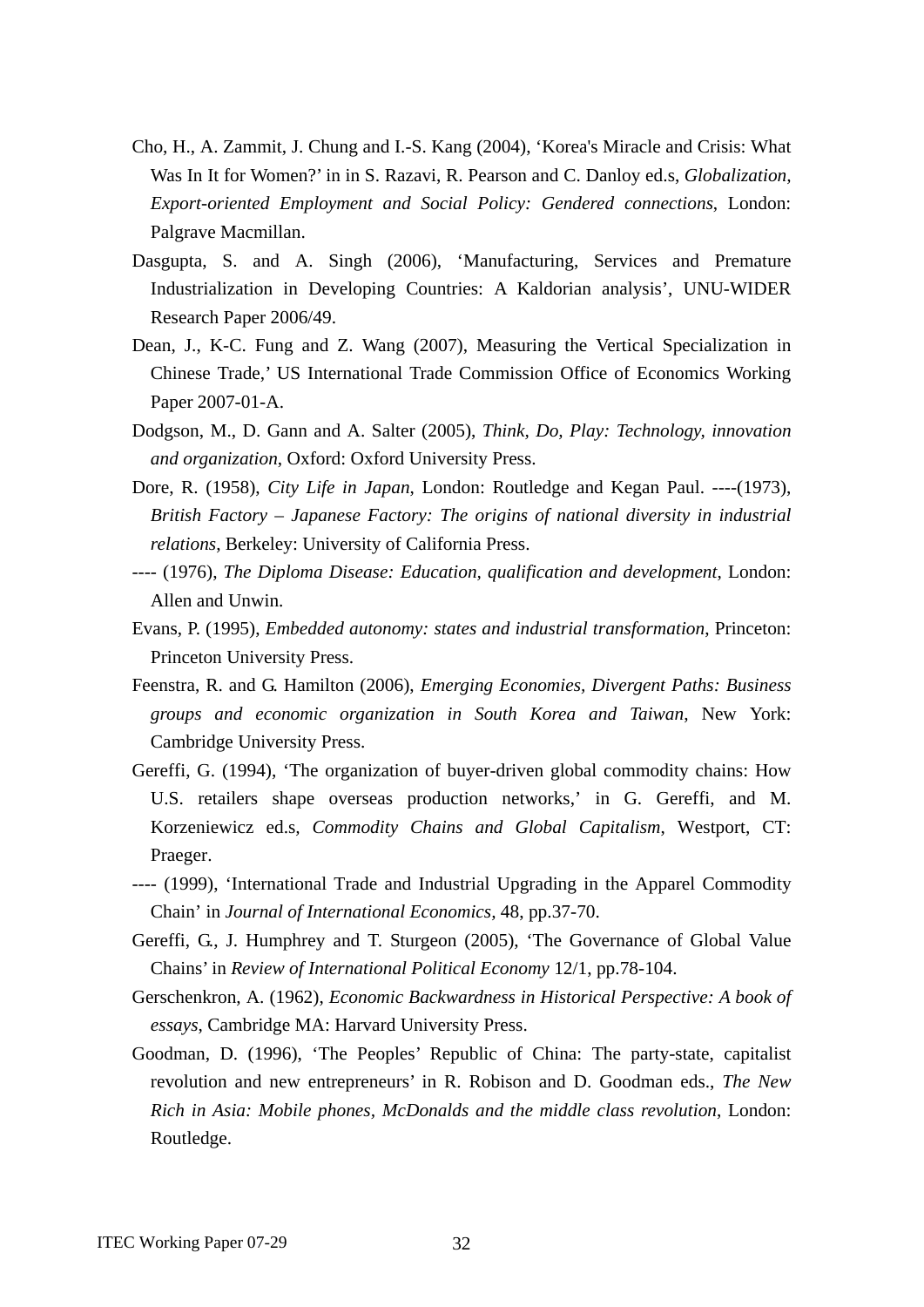- Hershatter, G. (2007), *Women in China's Long Twentieth Century*, Berkeley CA: University of California Press.
- Hirschman, A. (1971), *A bias for hope: essays on development and Latin America*, New Haven: Yale University Press.
- Imai, K. and J-M Shiu (2006), 'A Divergent Path of Industrial Upgrading? Emergence and evolution of the mobile handset industry in China,' IDE Workshop paper, 21 December, Tokyo.
- Jacobs, J. (1984), *Cities and the Wealth of Nations: Principles of economic life*, New York: Random House.
- Johnson, C. (1982), *MITI and the Japanese Miracle: The growth of industrial policy, 1925-1975*, Standford CA: Stanford University Press.
- Jomo, K. S. (2003), 'Globalization, Liberalization and Equitable Development: Lessons from East Asia,' UN Research Institute for Social Development Overarching Concerns Paper No. 3.
- Kasahara, S. (2004), 'The Flying Geese Paradigm: A critical study of its application to East Asian regional development,' UNCTAD Discussion Papers No. 169.
- Kojima, K. (2000), 'The "Flying Geese" Model of Asian Economic Development: Origin, theoretical extensions and regional policy implication' in *Journal of Asian Economics*, 11/4, pp.375-401.
- Langlois, R. (2003), 'The Vanishing Hand: The changing dynamics of industrial capitalism' in *Industrial and Corporate Change*, 12(2), pp.351-385.
- Lee, M-J, B. Popkin and S. Kim (2002), 'The Unique Aspects of the Nutrition Transition in South Korea: The retention of healthful elements in their traditional diet' in *Public Health Nutrition*, 5/1A, pp.197-203.
- Ling, Z. (2006), *The Lenovo Affair: The growth of China's computer giant and its takeover of IBM-PC*, Singapore: Wiley.
- List, F. (1873 [1983]), *The National System of PoliticalEeconomy* trans. and ed. by W. O. Henderson, London: Frank Cass.
- Mkandawire, T. (2001), 'Social Policy in a Development Context,' UN Research Institute for Social Development SPDP Paper No.7.
- Moon, C. and S. Rhyu (2000), 'The State, Structural Rigidity, and the End of Asian Capitalism: A comparative study of Japan and South Korea,' in R. Robison, M. Beeson, K. Jayasuriya and H. Kim eds., *Politics and Markets in the Wake of the Asian Crisis,* London: Routledge.
- Nam, C-W (2002), 'Significance of Development Stage Theory for Explaining Industrial Growth Pattern Between Asian NICs and Selected Advanced Countries,'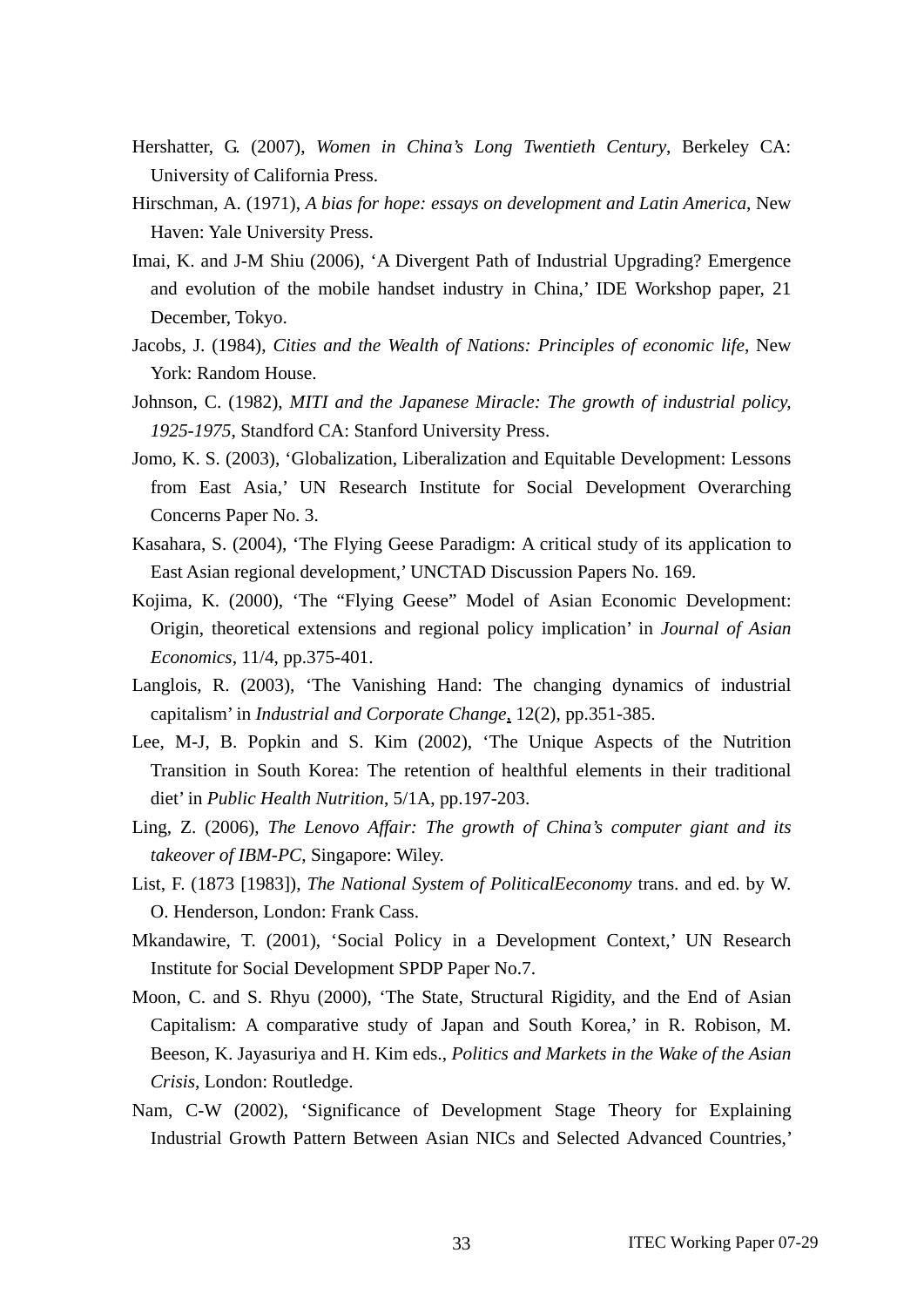*CESifo Working Papers* No. 662 (9).

- National Bureau of Statistics, Department of Population, Social, Science and Technology (2004), 'Women and Men in China: Facts and figures 2004,' Beijing: NBS.
- National Science Foundation (2007) 'Asia's Rising Science and Technology Strength: Comparative indicators for Asia, the European Union, and the United States,' Arlington VA: NSF.
- Navarro, V. (2007), *Neoliberalism, Globalization and Inequalities: Consequences for health and quality of life*, New York: Baywood Publishing.
- Nolan, P. (2001), *China and the Global Business Revolution*, Basingstoke: Palgrave.
- OECD (2006), 'Challenges for China's Public Spending: Towards greater effectiveness and equity,' Paris.
- OECD/ Japanese Ministry of Education, Culture, Sports, Science and Technology (2006), 'OECD Thematic Review of Tertiary Education: Country background report of Japan, Paris: OECD.
- OECD/ P.R. of China Ministry of Education (2007), 'OECD Thematic Review of Tertiary Education: Background report for the P.R. of China,' Paris: OECD.
- Office of the World Health Organization Representative in China and Social Development Department of China State Council Development Research Centre (2006), 'China: Health, poverty and economic development,7 Beijing.
- Ozawa, T. (2001), 'The "Hidden" Side of the "Flying Geese" Catch-up Model: Japan's *dirigiste* institutional set-up and a deepening financial morass' in *Journal of Asian Economics*, 12/4, pp.471-91.
- Palma, G. (2005), 'Four Sources of Deindustrialization and a New Concept of the Dutch Disease' in J. Ocampo ed., *Beyond Reforms*, Palo Alto: Stanford University Press.
- Popkin, B. (2002), 'Part II. What is Unique About the Experience in Lower-and Middle-Income Less-Industrialized Countries Compared With the Very-High-Income Industrialized Countries? The Shift in Stages of the Nutrition Transition in the Developing World Differs From Past Experiences!' in *Public Health Nutrition* 5/1A, pp.205-14.
- ---- (2001), 'Nutrition in Transition: The changing global nutrition challenge' in Asia *Pacific Journal of Clinical Nutrition*, 10, Suppl.: 1-3.
- Prahalad, C. and G. Hamel (1990), 'The Core Competence of the Corporation' in *Harvard Business Review*, 3, pp79-91.
- Prentice, A (2006), 'The Emerging Epidemic of Obesity in Developing Countries' in *International Journal of Epidemiology*, 35, pp.93-99.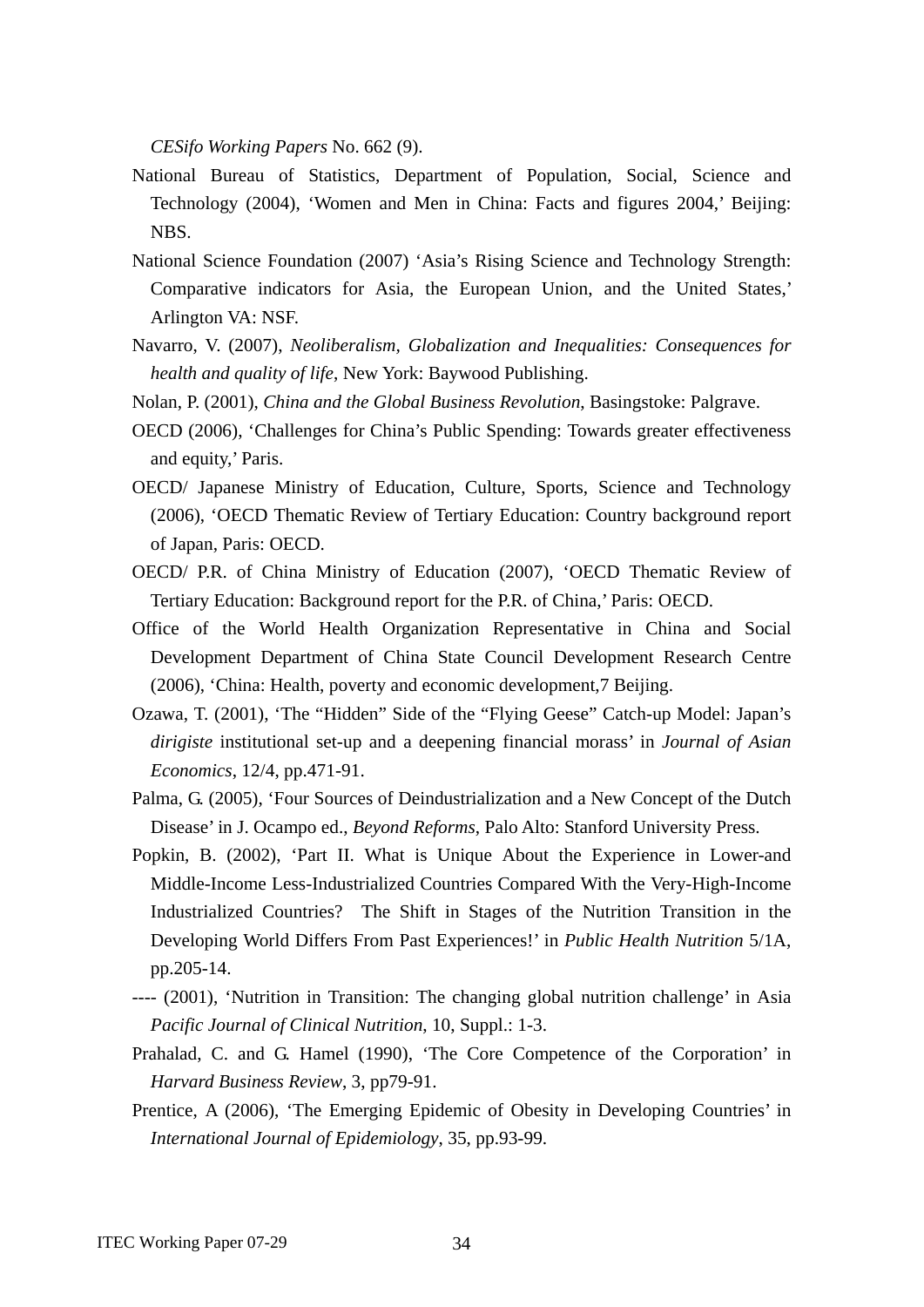- Razavi, S., and R. Pearson (2004), 'Globalization, Export-oriented Employment and Social Policy: Gendered connections' in S. Razavi, R. Pearson and C. Danloy ed.s, *Globalization, Export-oriented Employment and Social Policy: Gendered connections*, London: Palgrave Macmillan.
- Rostow, W. (1960), *The Stages of Economic Growth: A non-communist manifesto*, Cambridge: Cambridge University Press.
- Rowthorn, R. and J. Wells (1987), *De-industrializaition and Foreign Trade*, Cambridge: Cambridge University Press.
- Rowthorn, R. and K. Coutts (2004), 'De-industrialization and the Balance of Payments in Advanced Economies' in *Cambridge Journal of Economics*, 28/5, pp.767-90.
- Saxenian, A. (2006), *The New Argonauts: Regional advantage in a global economy*, Cambridge MA: Harvard University Press.
- ---- (2005), 'From Brain Drain to Brain Circulation: Transnational communities and regional upgrading in India and China' in *Studies in Comparative International Development*, 40/2, pp.35-61.
- Schwartz, H. (2000), *States versus markets: the emergence of a global economy,* New York: St. Martin's Press.
- Sen, A. (1999a), *Development as Freedom*, New York: Alfred Knopf.
- ---- (1999b), 'Beyond the Crisis: Development strategies in Asia,' paper at JCIE conference: Second Intellectual Dialogue on Building Asia's Tomorrow: Promoting sustainable development and human security, 12-13 July, Singapore.
- Singh, A. (1977), 'UK Industry and the World Economy: A case of de-industrialization' in *Cambridge Journal of Economics*, 1/2, pp.113-36.
- Song. L. (2007), 'Modularization, Modularity Traps and Competitiveness: Towards an architecture analysis of China's AV industry,' ITEC workshop presentation, 24 October, Kyoto.
- Song, Y. (2005), 'Commentary: Varying relation of socioeconomic status with obesity between countries at different stages of development' in *International Journal of Epidemiology*, 35, pp.112-13.
- Sturgeon, T. (2002), 'Modular Production Networks. A new American model of industrial organization,' in *Industrial and Corporate Change,* 11/3, pp.451-496.
- Sturgeon, T. and J. Lee (2005), 'Industry Co-evolution: A comparison of Taiwan and North American electronics contract manufacturers,' in S. Berger and R. Lester ed.s, *Global Taiwan: Building competitive strengths in a new international economy*, Armonk NY: M.E. Sharpe.

Sturgeon, T. and R. Lester (2004), 'The New Global Supply-base: New challenges for